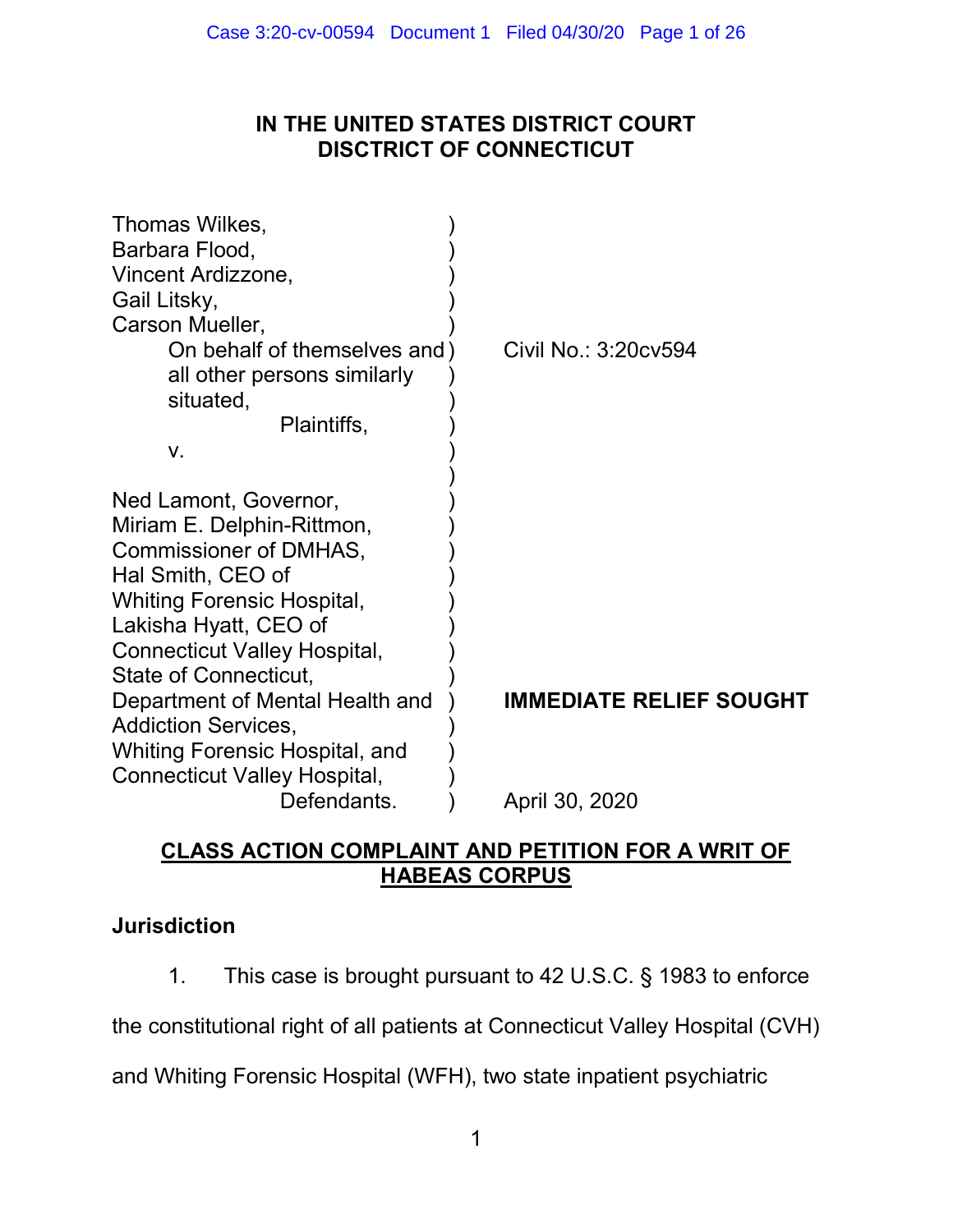facilities, to safe conditions of confinement. Jurisdiction is based upon 28 U.S.C. §§ 1331 and 1343. Jurisdiction is also asserted pursuant to 28 U.S.C. 2241 for a writ of habeas corpus.

2. The Plaintiffs also assert the supplemental jurisdiction of the court for state statutory claims pursuant to the Connecticut Patients' Bill of Rights, General Statutes §§ 17a-540 et seq. Federal supplemental jurisdiction is asserted pursuant to 28 U.S.C. § 1367.

## Venue

3. Venue is based upon 28 U.S.C. § 1392(b)(2) because all of the acts and omissions giving rise to the claims herein arose in the District of Connecticut.

## **Parties**

4. Thomas Wilkes is a 67-year-old honorably discharged Veteran of the Vietnam War who is civilly committed to Connecticut Valley Hospital. Mr. Wilkes currently is confined in CVH - Battell Hall 3 South. Mr. Wilkes is high risk to contract Covid-19. He has shown symptoms of Covid-19. His roommate tested positive for Covid-19. Mr. Wilkes is a patient as defined in the Connecticut Patients' Bill of Rights, General Statutes § 17a-540(2).

5. Barbara Flood is a 64-year-old woman civilly committed to Connecticut Valley Hospital. Ms. Flood is currently confined to CVH -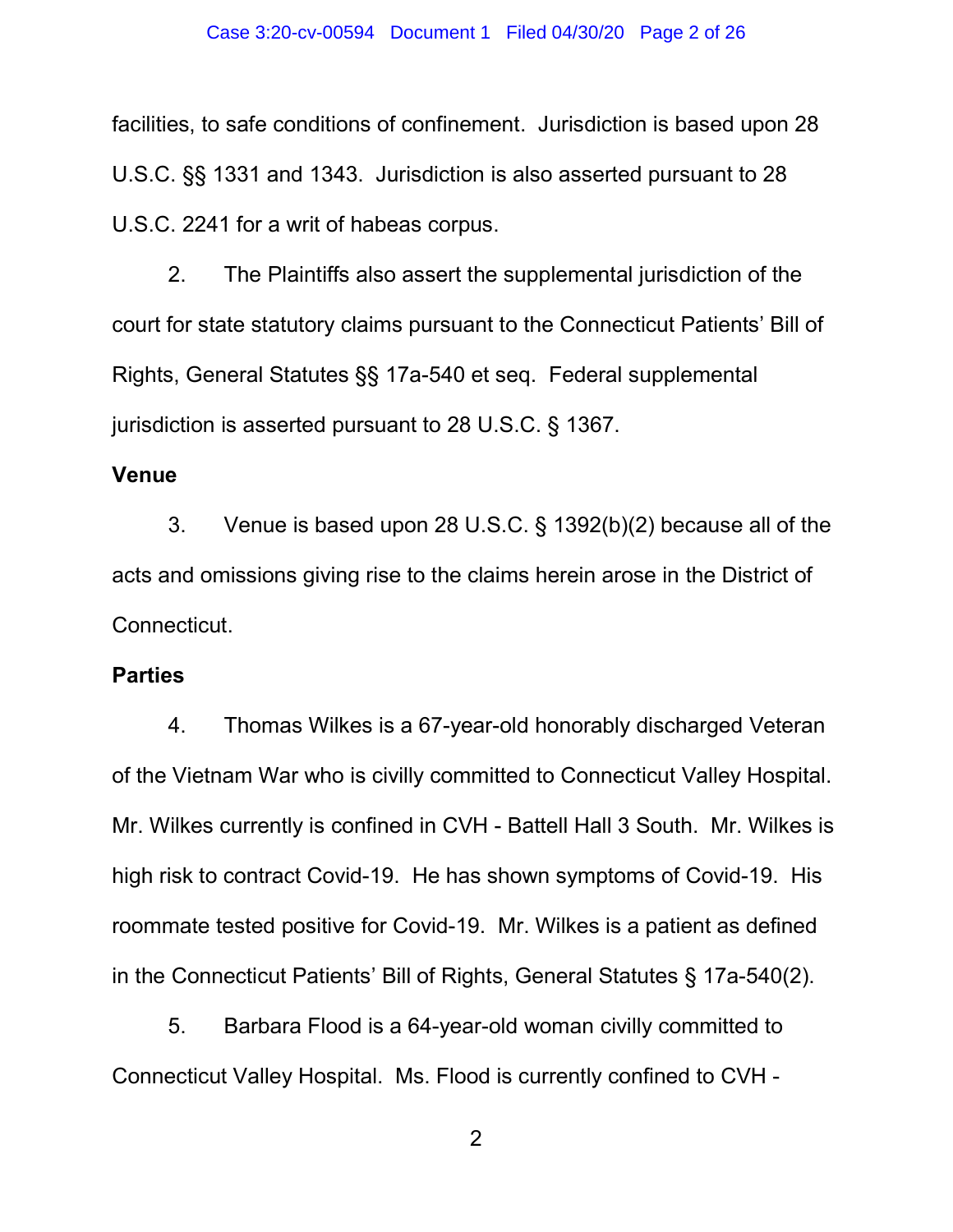Woodward Hall 1 North. Ms. Flood has been discharge-ready for many months but has not been able to secure dialysis treatment in the community. Ms. Flood has kidney failure and needs weekly dialysis. Ms. Flood is at extreme high risk for Covid-19. Ms. Flood is a patient as defined in the Connecticut Patients' Bill of Rights, General Statutes § 17a-540(2).

6. Vincent Ardizzone is a 58-year-old man who is an acquittee committed to the jurisdiction of the Psychiatric Security Review Board pursuant to General Statutes § 17a-582. Mr. Ardizzone was committed to Whiting Forensic Hospital on March 4, 1993 for 35 years. Mr. Ardizzone has been diagnosed with emphysema and Stage IV prostate cancer with metastasis. Mr. Ardizzone is at very high risk for morbidity and mortality for Covid-19. Mr. Ardizzone is a patient as defined in the Connecticut Patients' Bill of Rights, General Statutes § 17a-540(2).

7. Gail Litsky is a 53-year-old woman who is an acquittee committed to the jurisdiction of the Psychiatric Security Review Board pursuant to General Statutes § 17a-582. Ms. Litsky was committed to the Whiting Forensic Hospital on January 13, 2015 for forty years. Ms. Litsky is the only female on her unit, Dutcher North 2. Ms. Litsky has health conditions that put her at high risk for Covid-19. Ms. Litsky is a patient as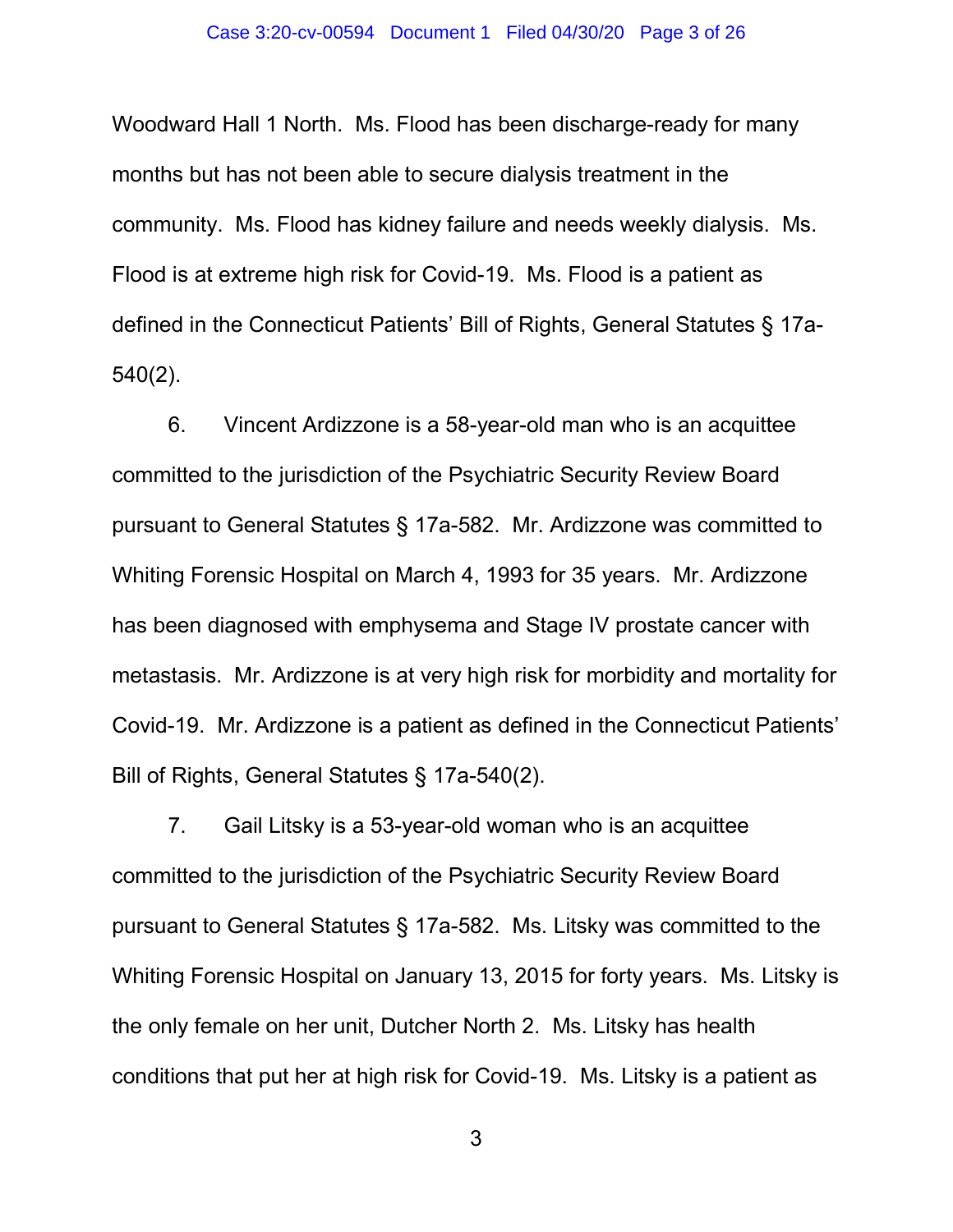defined in the Connecticut Patients' Bill of Rights, General Statutes § 17a-540(2).

8. Carson Mueller is a 45-year-old man who is an acquittee committed to the jurisdiction of the Psychiatric Security Review Board pursuant to General Statutes § 17a-582. Mr. Mueller was committed to Whiting Forensic Hospital on September 1, 2009 for sixty years. Mr. Mueller has been in psychiatric remission for many years, has a full Level 4 with all pass times, and was granted temporary leave by the PSRB. Mr. Mueller is a patient as defined in the Connecticut Patients' Bill of Rights, General Statutes § 17a-540(2).

9. Ned Lamont is the Governor of the State of Connecticut. He is sued in his official capacity only. Governor Lamont, as the chief executive officer of the state, appoints the Commissioner of DMHAS and has authority to direct the control and operation of all state psychiatric facilities.

10. Commissioner Miriam E. Delphin-Rittmon is the Commissioner of the Department of Mental Health and Addiction Services with authority to hire the Chief Executive Officers and control and operate all state psychiatric facilities. The Commissioner is sued in her official capacity for prospective injunctive relief only.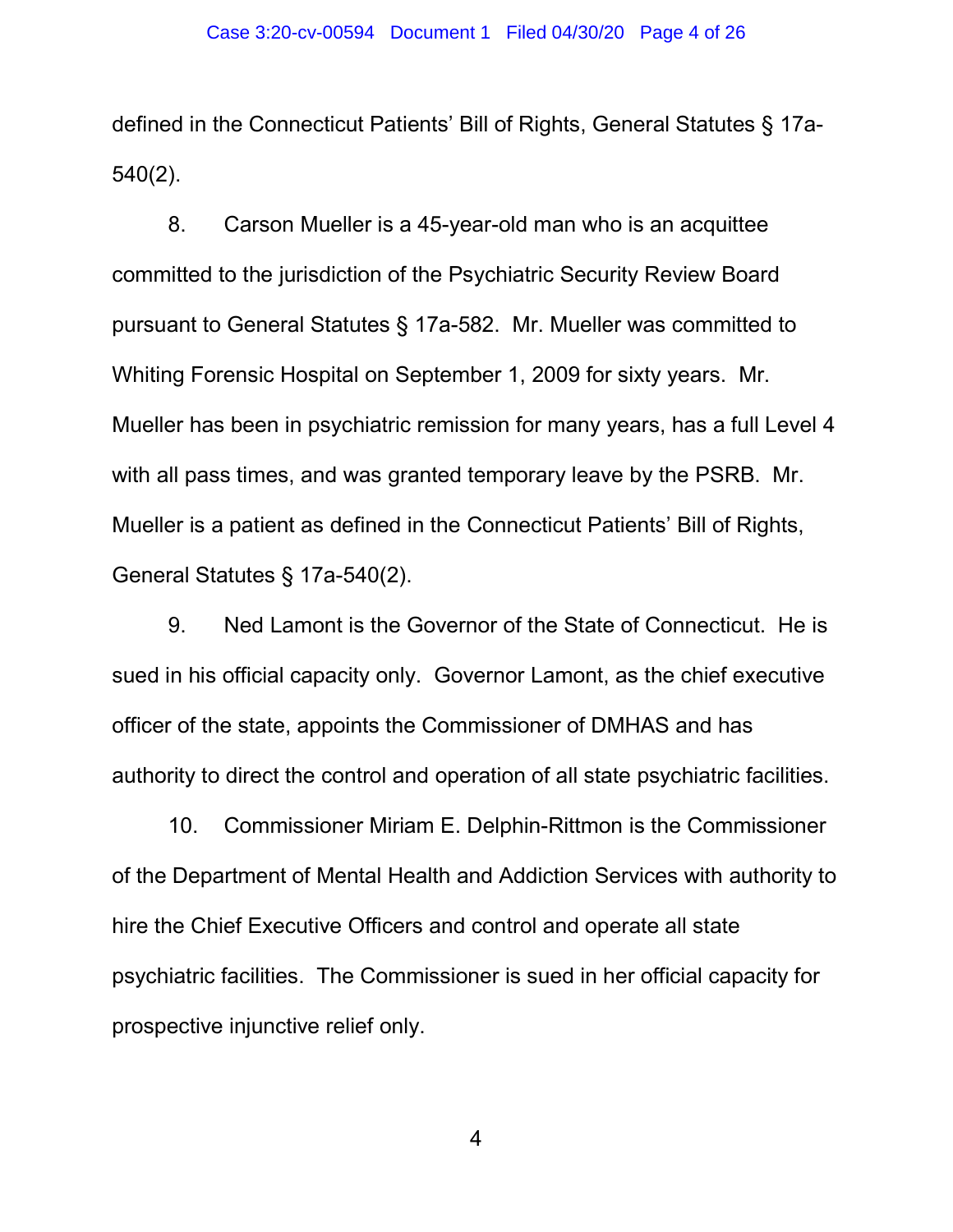11. Defendant Hal Smith is the Chief Executive Officer of Whiting Forensic Hospital located in Middletown, Connecticut. Defendant is sued in his official capacity for prospective injunctive relief only.

12. Defendant Lakisha Hyatt is the Chief Executive Officer of Connecticut Valley Hospital located in Middletown, Connecticut. Defendant is sued in her official capacity for prospective injunctive relief only.

13. Defendants State of Connecticut, Department of Mental Health and Addiction Services, Whiting Forensic Hospital and Connecticut Valley Hospital all operate Whiting Forensic Hospital and Connecticut Valley Hospital as facilities as defined in the Connecticut Patients' Bill of Rights, General Statutes § 17a-540(1). These defendants are sued as facilities under Count 3 for claims pursuant to the Connecticut Patients' Bill of Rights only, and not pursuant to 42 U.S.C. § 1983. The State has waived sovereign immunity pursuant to the Connecticut Patients' Bill of Rights, § 17a-550. Mahoney v. Lensink, 213 Conn. 548, 562 (1990).

### Statement of Facts

14. Connecticut Valley Hospital is a state-operated inpatient psychiatric facility with three residential hall buildings; Battell Hall, Woodward Hall and Merritt Hall. The total patients at CVH in the general psychiatry division is approximately 209.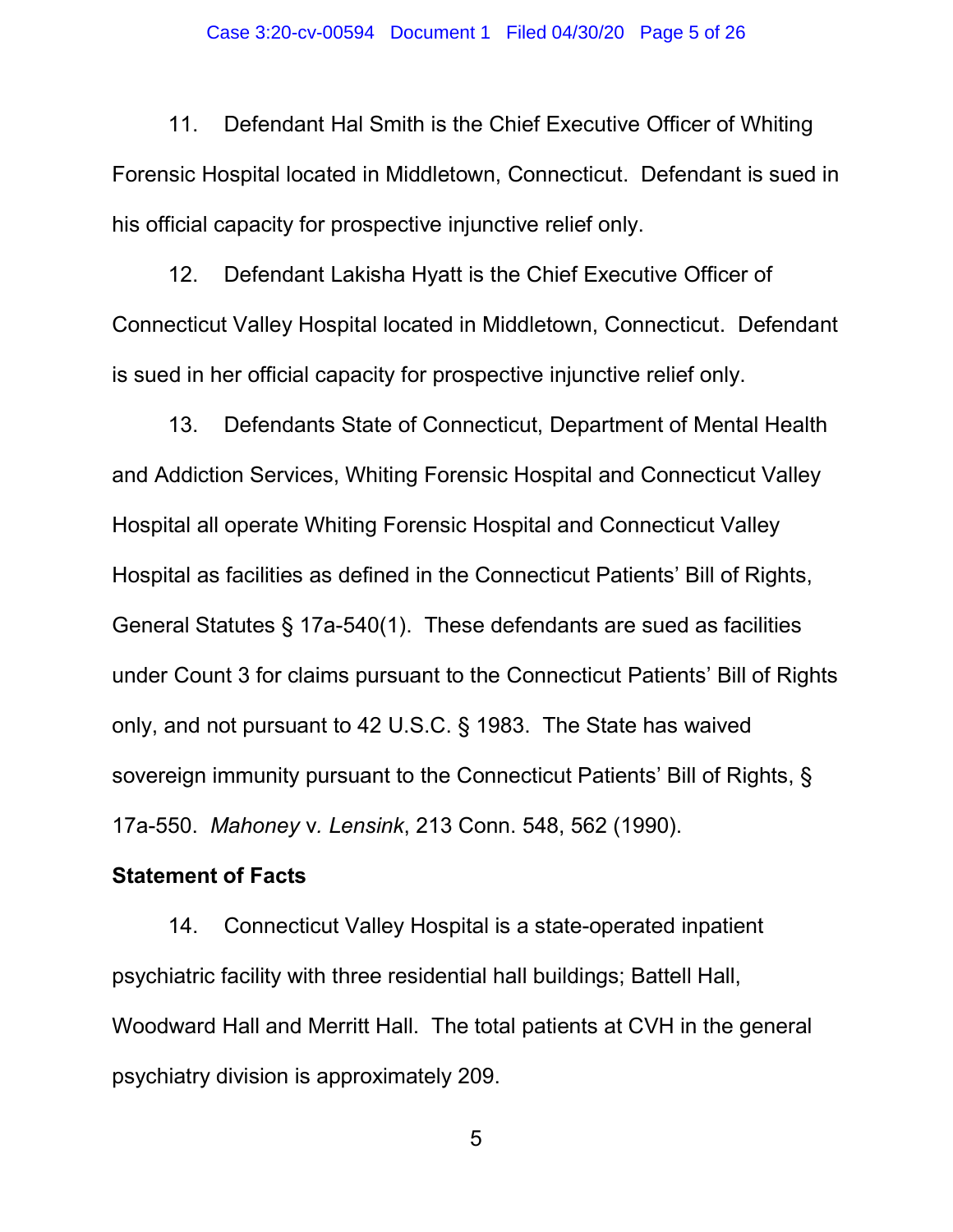15. The legal status of almost all patients at Connecticut Valley Hospital is committed pursuant to General Statutes § 17a-498(c) or voluntary status pursuant to General Statutes § 17a-506.

16. Battell Hall has six units that have an approximate census of 15 to 20 patients each; B2N, B2S, B3N, B3S, B4N and B4S. This building is designated as a general psychiatric building with both men and women patients. B2S, B3S and B4S have been quarantined at times and have isolated patients who have tested positive for Covid-19.

17. CVH units are small units with sleeping rooms, a day room, a TV room, a comfort room, a restraint and seclusion room and rooms for staff. It is impossible for the patients to maintain at least six feet from other patients. No, or almost no, patients have a single room. Most patients sleep in open dorms with nothing but temporary walls that do not reach the ceiling.

18. Woodward Hall has four units that have an approximate census of 15 to 20 patients each; WW1S, WW1N, WW2S, and WW2N. Woodward two south is designated as a traumatic brain injury unit. The other units are general psychiatry patients treating both men and women. Woodward Hall generally treats older patients over 50 and patients with significant general medical needs.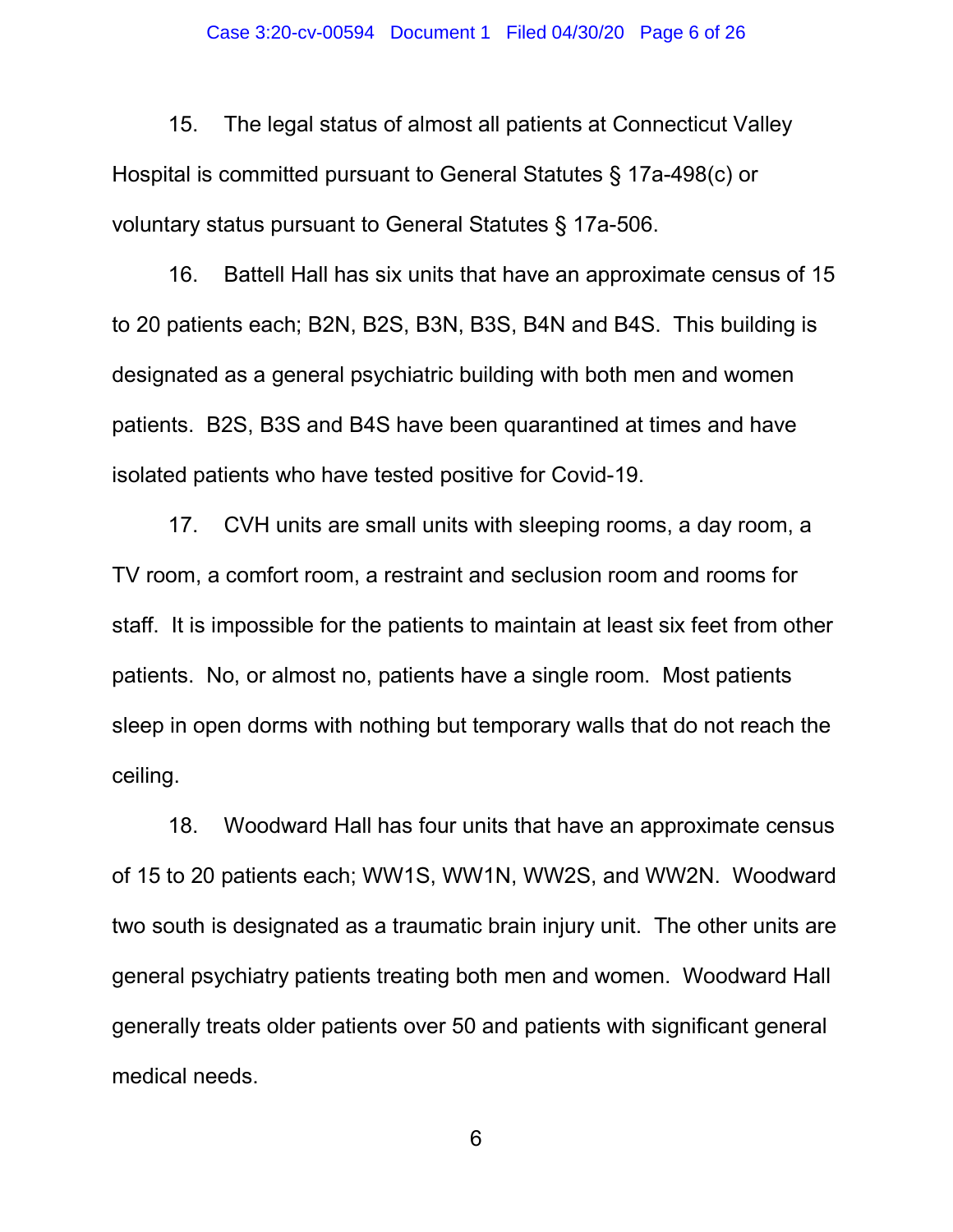#### Case 3:20-cv-00594 Document 1 Filed 04/30/20 Page 7 of 26

19. The units in Woodward have sleeping rooms, a day room, a TV room, restraint and seclusion rooms, and rooms for staff. Most patients sleep two to a room. A few patients have a single room. Woodward does not have open dorm-like sleeping rooms. Patients at Woodward tend to be older and more frail with general health needs.

20. On April 29, 2020, the last two elderly patients on Woodward 2 North were transferred off the unit. All of the other patients on that unit had tested positive for Covid-19 and were transferred to Middlesex Hospital for respiratory treatment, including ventilator treatment, or to the CVH GPD quarantine unit in Merritt Hall, M3D-E. Almost all of the nurses and MHA staff on WW2N were off work after testing positive for the coronavirus.

21. Merritt Hall 4D is a general psychiatric unit that is designated as the young adult services unit for patients age 18 to 25. The Young Adult Unit has 17 beds.

22. Merritt Hall 3D-E has been designated as the isolation unit for the general psychiatry division for patients who test positive for Covid-19.

23. Whiting Forensic Hospital holds patients with a legal status of civil commitment, civil-voluntary, acquittees committed to the jurisdiction of the Psychiatric Security Review Board (PSRB), competency restoration,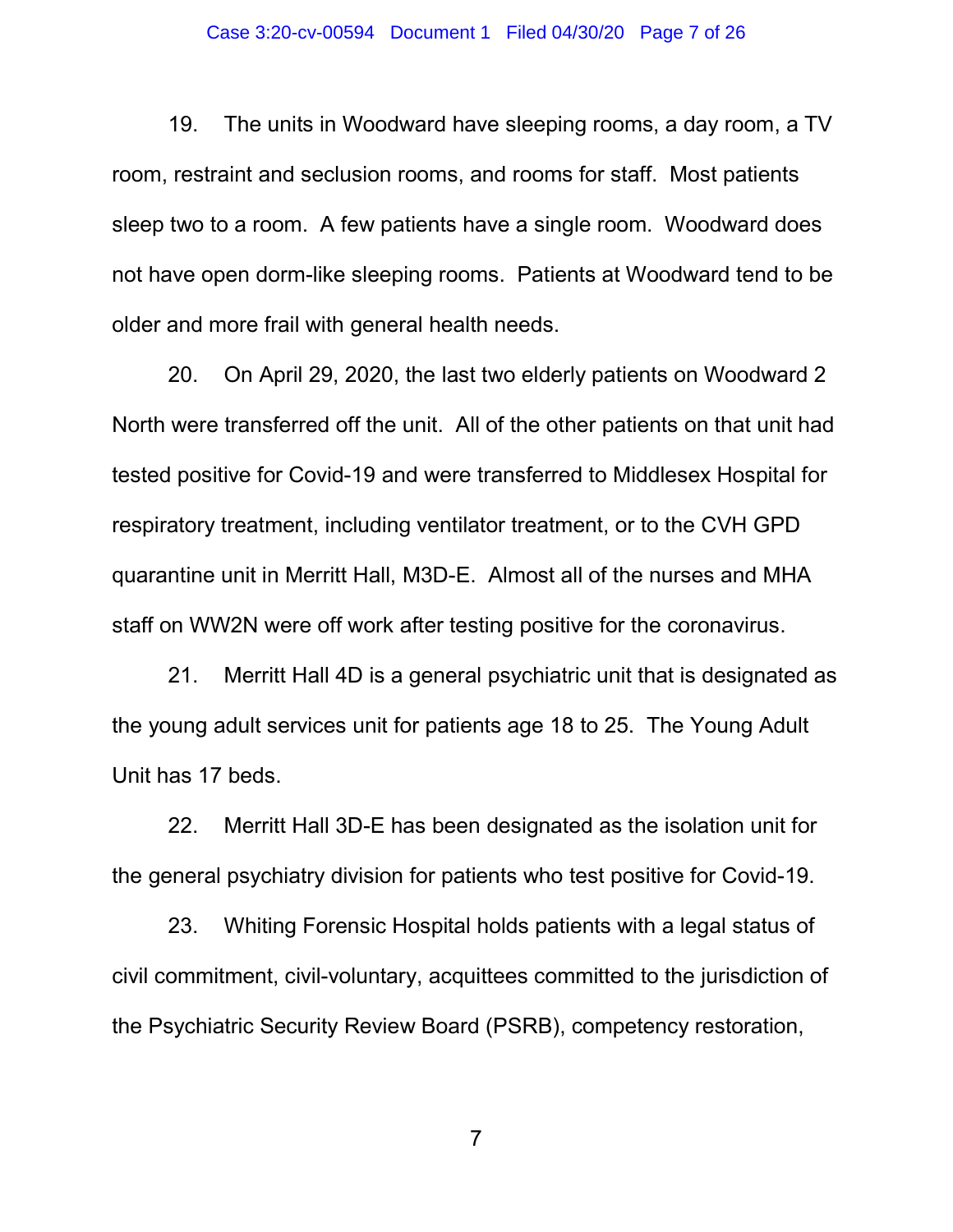Department of Corrections transfers, and forensic patients for forensic evaluations.

24. Whiting Forensic Hospital has two buildings for patients. Maximum Security Service is generally referred to as Whiting Max. Enhanced Security Service is in the Dutcher building and contains units where patients expect to be transitioned to the community and eventually discharged.

25. Whiting Maximum Service contains six units, five of which are fully staffed. Units 1, 2 and 3 are primarily competency restoration units and hold approximately 20 patients each. These three units accept patients upon order of the Superior Court pursuant to General Statutes § 54-56d. Patients receive psychiatric treatment and competency restoration education and evaluation. Patients may be held for the maximum possible sentence for their charges or for 18 months, whichever is less. General Statutes § 54-56d(i).

26. WFH Units 4 and 6 are longer term treatment units and hold a mix of patients, most of whom are acquittees committed to the jurisdiction of the PSRB. Units 4 and 6 generally hold approximately 20 patients. Unit 5 has only one patient and operates as an adjunct of Unit 4. Whiting Max has a total capacity of 91.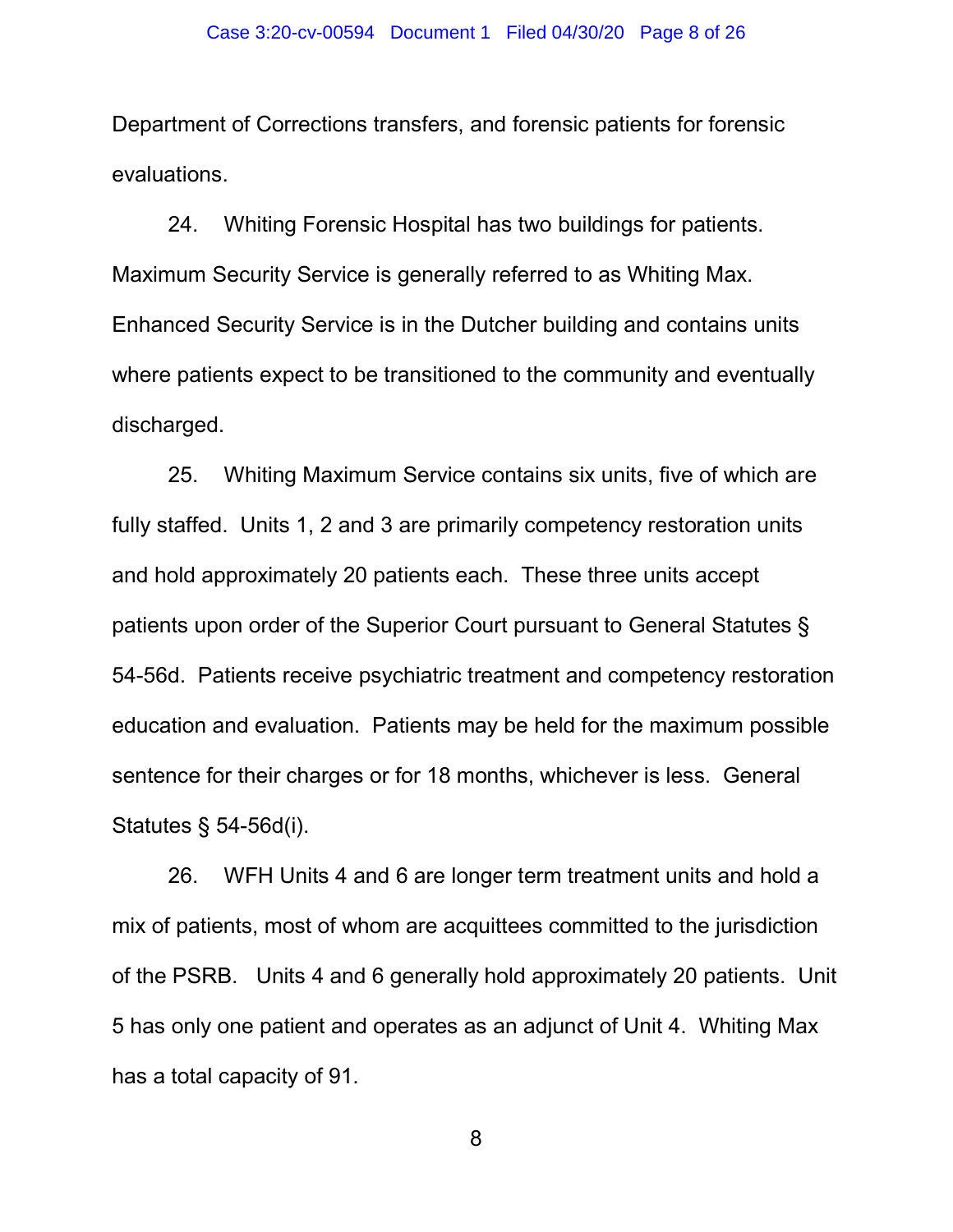#### Case 3:20-cv-00594 Document 1 Filed 04/30/20 Page 9 of 26

27. Patients residing on Whiting Forensic Hospital Units 4 and 6 have various legal statuses. A majority are acquittees committed to the jurisdiction of the Psychiatric Security Review Board pursuant to General Statutes § 17a-582. A minority of the patients are civilly committed pursuant to General Statutes § 17a-498(c), Department of Corrections transfers committed pursuant to General Statutes §§ 17a-512 to 17a-520, civilly committed by a Physician's Emergency Certificate pursuant to General Statutes § 17a-502, or post-conviction examinations pursuant to General Statutes § 17a-566a.

28. Dutcher Enhanced Security Service generally serves patients who are admitted to Whiting Forensic Hospital but do not require maximum security service. Dutcher has a competency restoration unit and five treatment units. The vast majority of the patients on the treatment units started in WFH max and transferred to Dutcher for ongoing treatment and transition to temporary leaves, conditional discharge or community integration. Dutcher has 138 beds.

29. At both CVH and WFH, all of the units are staffed with three shifts of staff. On the first shift, 7 a.m. to 3 p.m., professional staff of psychiatrist, psychologist, unit director, social worker, nurses, and rehabilitation staff work along with Forensic Treatment Specialists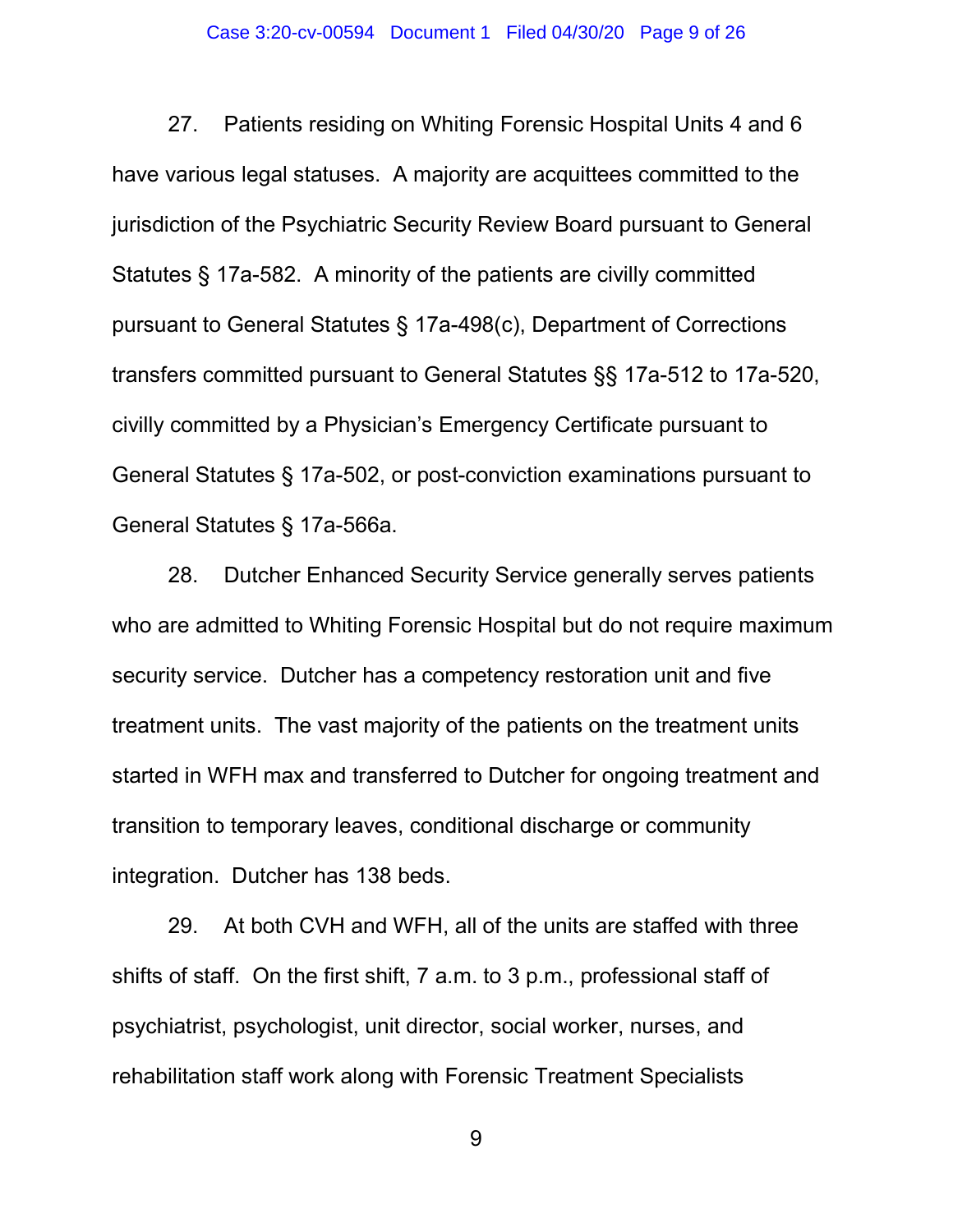(FTS)(WFH) or Mental Health Associates (MHA)(Dutcher). Total staff on each unit for each shift depends on the needs of the patients and their observation level. Some patients may be on regular observation while others may need two to one observation.

30. Many FTS's and MHA's may be mandated, which means they are required to work overtime or a double shift if necessary to provide minimum staffing for a unit. This may necessitate a staff member to work on two different units in one day.

31. On March 24, 2020, DMHAS announced that the first staff at CVH had tested positive for Covid-19. The staff reported out sick on March 11, 2020, was tested on March 14, 2020 and notified DMHAS on March 23, 2020 that he or she was positive for Covid-19. Patients and staff in contact with the employee were quarantined.

32. On March 26, 2020, DMHAS reported that the first patient at CVH tested positive for Covid-19.

33. The DMHAS Commissioner stated that she was taking significant steps to protect clients and staff from Covid-19. Those steps included: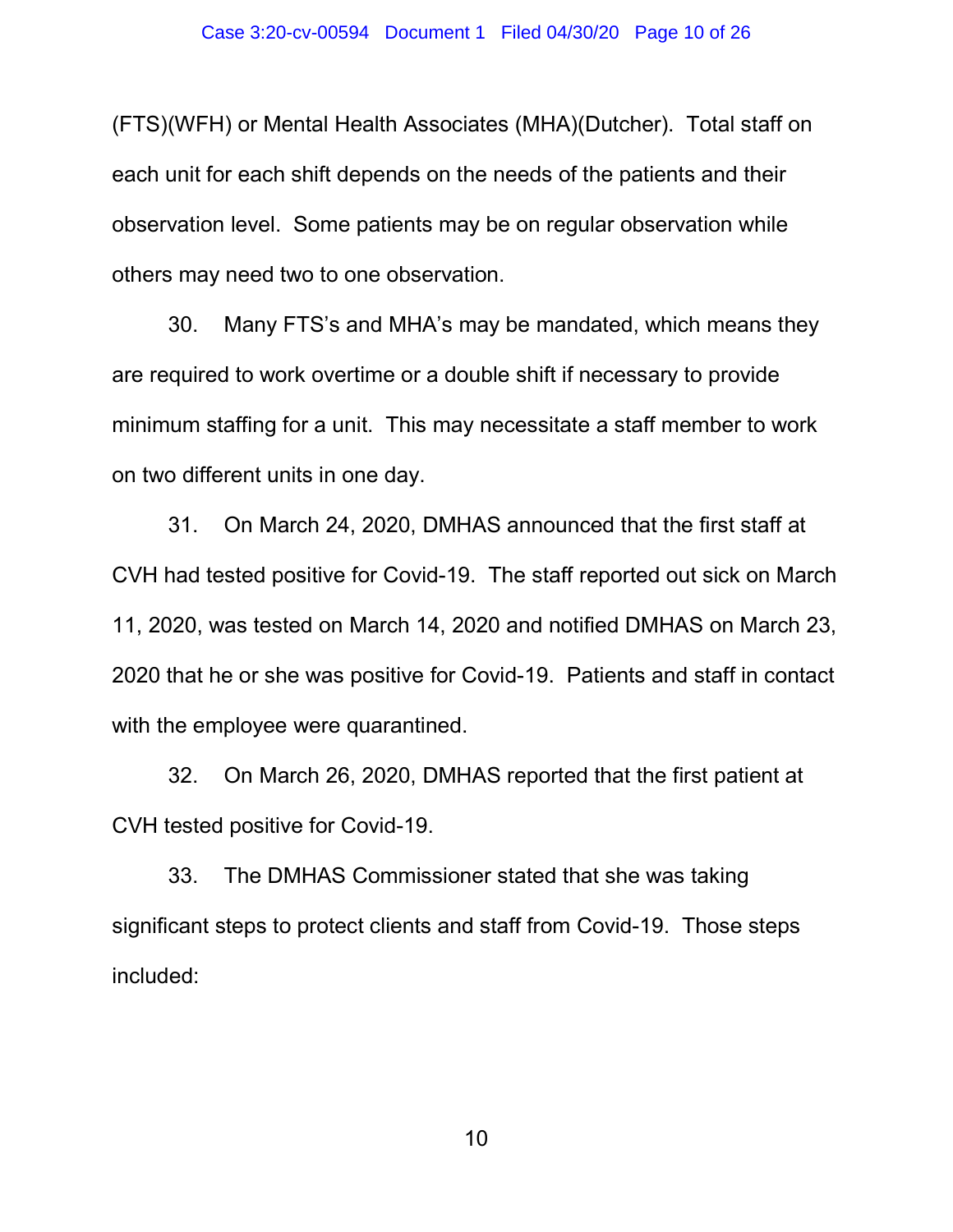- a) Adjusting outpatient services while promoting social distancing including telephone check-ins and closing wellness centers and social clubs.
- b) Restricting visitors from DMHAS facilities.
- c) Conducting health screenings of all individuals who enter DMHAS facilities, including staff and clients.
- d) Approving over 900 employees for telework to promote social distancing and minimize exposure to clients and staff at DMHAS facilities.
- e) Directing staff who are symptomatic or have been in close contact with individuals suspected of or having Covid-19. to stay home and self-quarantine to prevent infecting clients and other staff.

34. Neither the Commissioner nor any other defendant took steps to test all patients and staff to determine the scope of the infection in the hospitals, nor provide masks, nor ensure social distancing, nor take steps to decompress the units by discharging, granting temporary leave, conditional discharge or providing temporary shelters or tents.

35. By March 31, 2020, five patients at CVH, five patients at WFH and two staff at CVH had tested positive for Covid-19. Probably two to five times more than those tested were infected.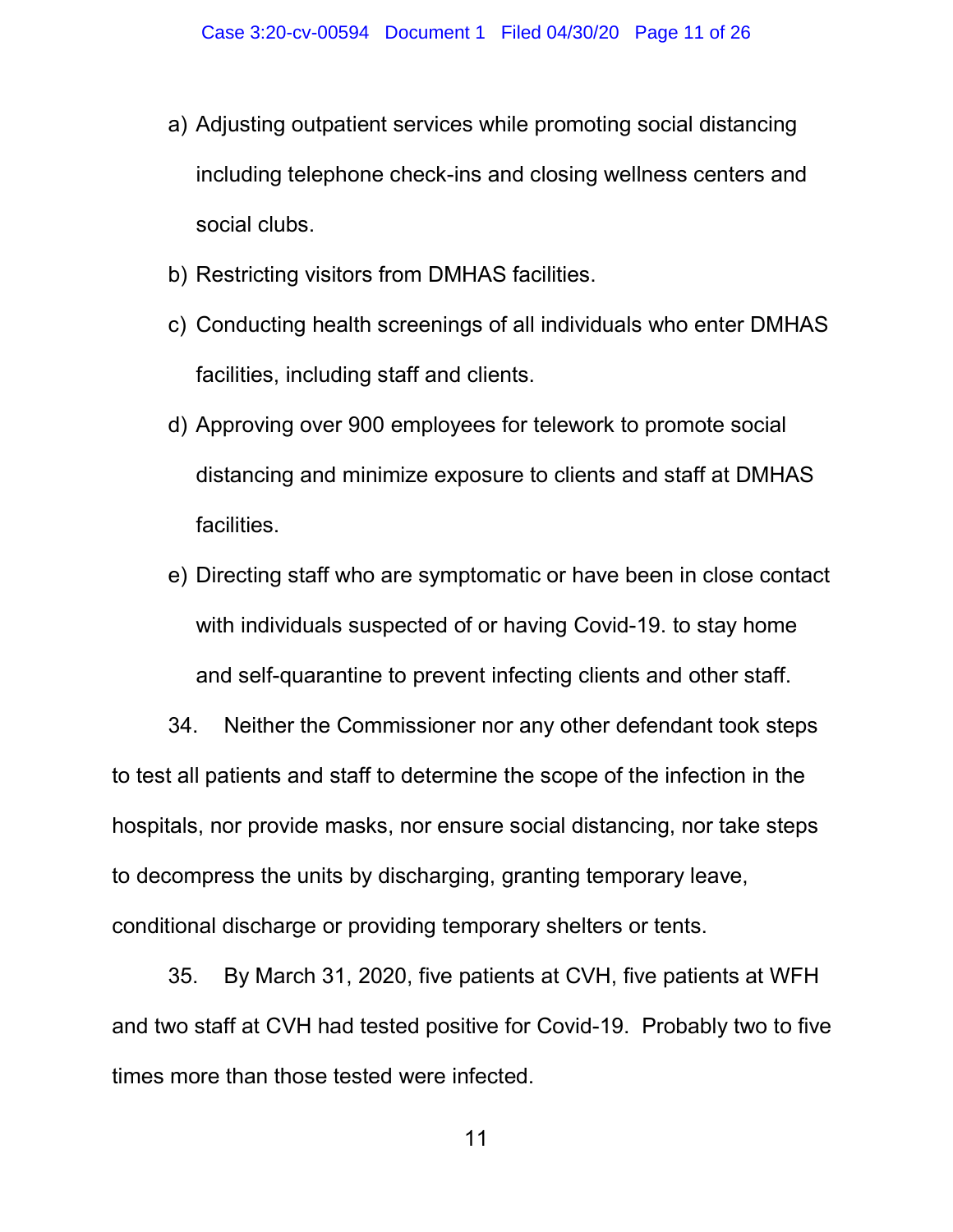36. On April 10, 2020, DMHAS and WFH, issued an isolation and quarantine protocol for inpatient psychiatric facilities. On April 13, 2020, WFH updated its isolation and quarantine protocol. On April 16, 2020, DMHAS updated its isolation and quarantine protocol for psychiatric facilities.

37. On April 21, 2020, DMHAS reported that 22 patients at CVH, 13 staff at CVH, 7 patients at WFH, and 13 staff at WFH tested positive for Covid-19.

38. As of April 28, 2020, patients and staff with confirmed Covid-19, are in every building in CVH and WFH. Numerous patients are so ill that they have had to be transferred to Middlesex Hospital for acute respiratory care.

39. On April 30, 2020 CVH had a patient die from Covid-19.

40. Almost all patients on every unit in both CVH and WFH live in close contact with 15-20 other patients and 5-10 staff at any one time. All patients share two phones on each unit. Almost all patients share one bathroom with all the other patients. A few units, WFH U1, DS3 and several units in CVH are coed units and patients share bathrooms with half the unit comprised of persons of similar gender or gender-identified. Patients eat together as a unit either in the dining room or on the unit.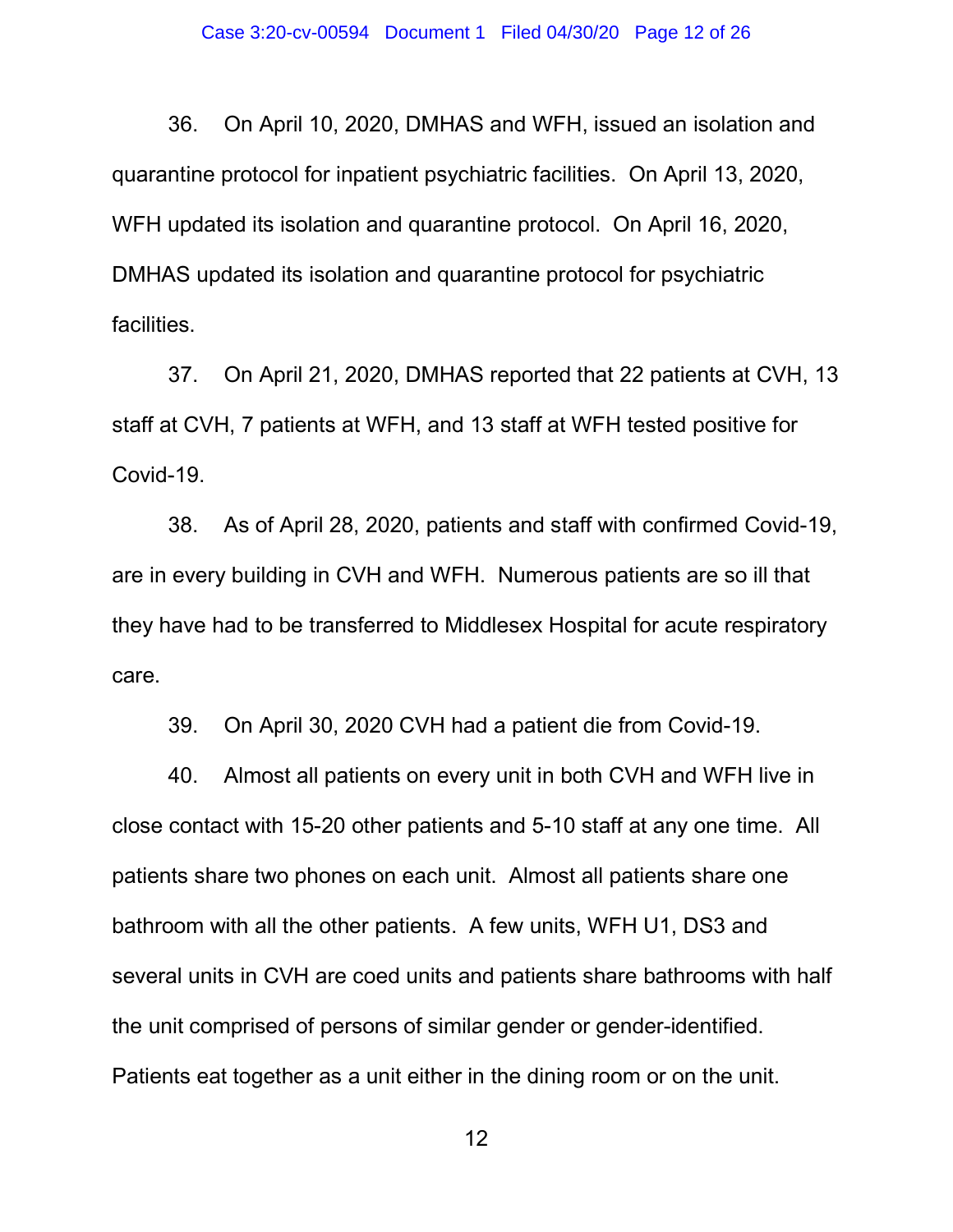Social distancing is not consistently possible on an inpatient unit at CVH and WFH.

41. On March 10, 2020, the Governor declared a public health and civil preparedness emergency pursuant to General Statutes § 19a-131a and § 28-9, such emergency to be in effect through September 9, 2020.

42. From March 12, 2020 through April 24, 2020, the Governor has issued 32 executive orders aimed at limiting the spread of the Coronavirus, infection of the public, and deaths from Covid-19.

43. Only one of the Governor's executive orders has addressed the dire danger of the Coronavirus to patients in state psychiatric facilities. Executive Order 7C, issued on March 15, 2020, suspended the Connecticut Patients' Bill of Rights, General Statutes § 17a-547 and authorized the Commissioners of DPH and DMHAS to issue any and all orders restricting entrance into the facilities they deem necessary to protect the health and welfare of the patients, residents and staff. Executive Order 7C also waived the patients' right to confidentiality in General Statutes, § 52-146f, allowing the Commissioner of DPH and local health directors to report cases of Covid-19 from psychiatric facilities.

44. The only other executive orders affecting patients in state psychiatric facilities are Executive Order 7F which waives patients' rights to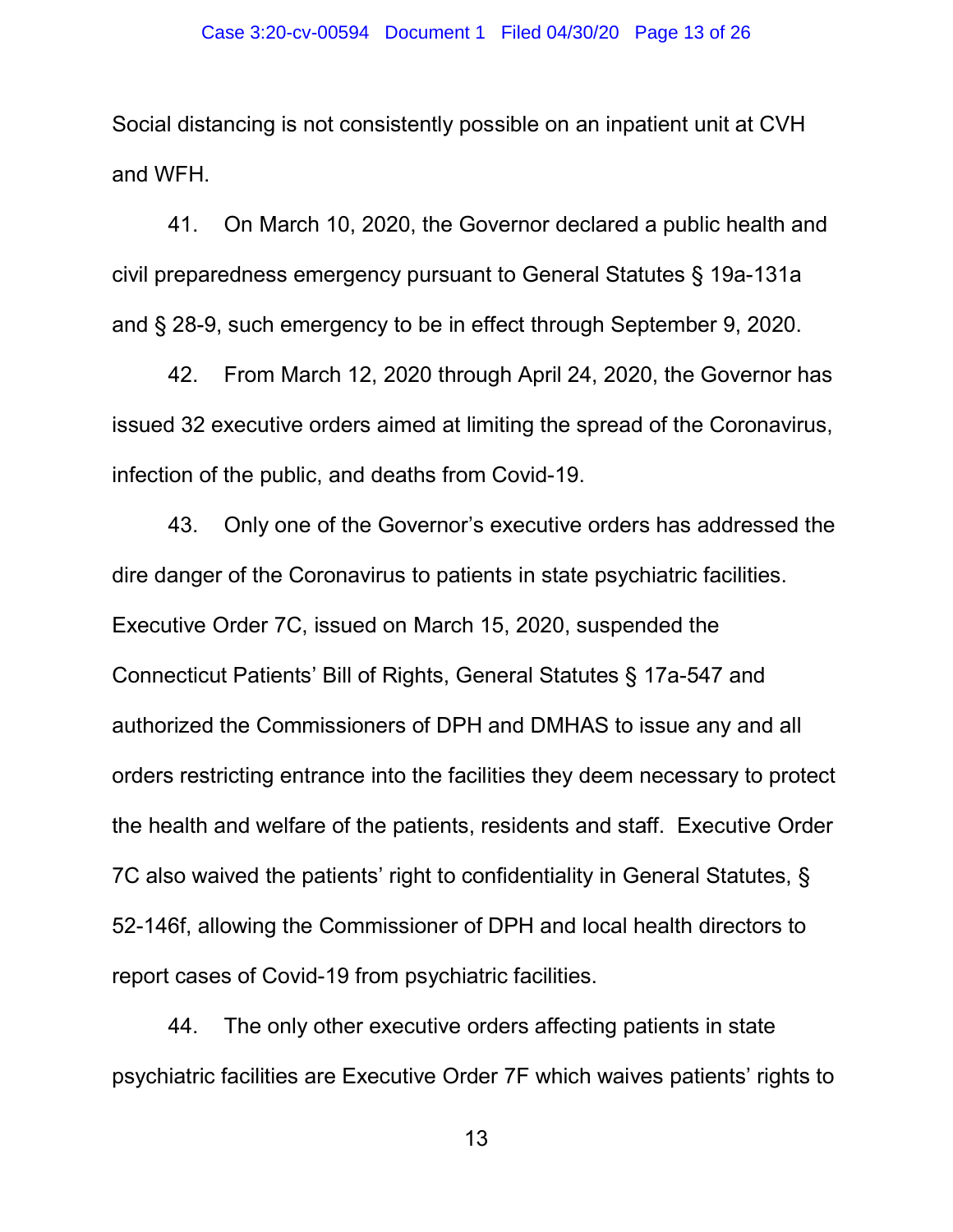personal service of process and to the right to appear in person for any probate court hearing and Executive Order 7K which waives all time requirements of any kind for notice, service of process or to hold a hearing, even if the patient is held against their will in a state psychiatric hospital. Several patients have been quarantined on their CVH or WFH inpatient unit and have not been allowed to attend their probate hearing and the hearing has been held without their appearance either in person, on video or on the phone.

45. While there have been several executive orders waiving and suspending the constitutional and statutory procedural due process rights of psychiatric inpatients, no executive order has been issued directly to protect the health and welfare of confined patients from the risk of infection and death from Covid-19 by ordering testing of all patients and staff, social distancing of all patients, ordering masks, review of all patients for discharge, temporary leave, conditional discharge or transfer to temporary alternate housing.

46. On April 18, 2020, the Executive Director of the Connecticut Legal Rights Project wrote a letter to the Governor and the Attorney General requesting an executive order:

a) To immediately stop all new admissions to all state-operated psychiatric facilities;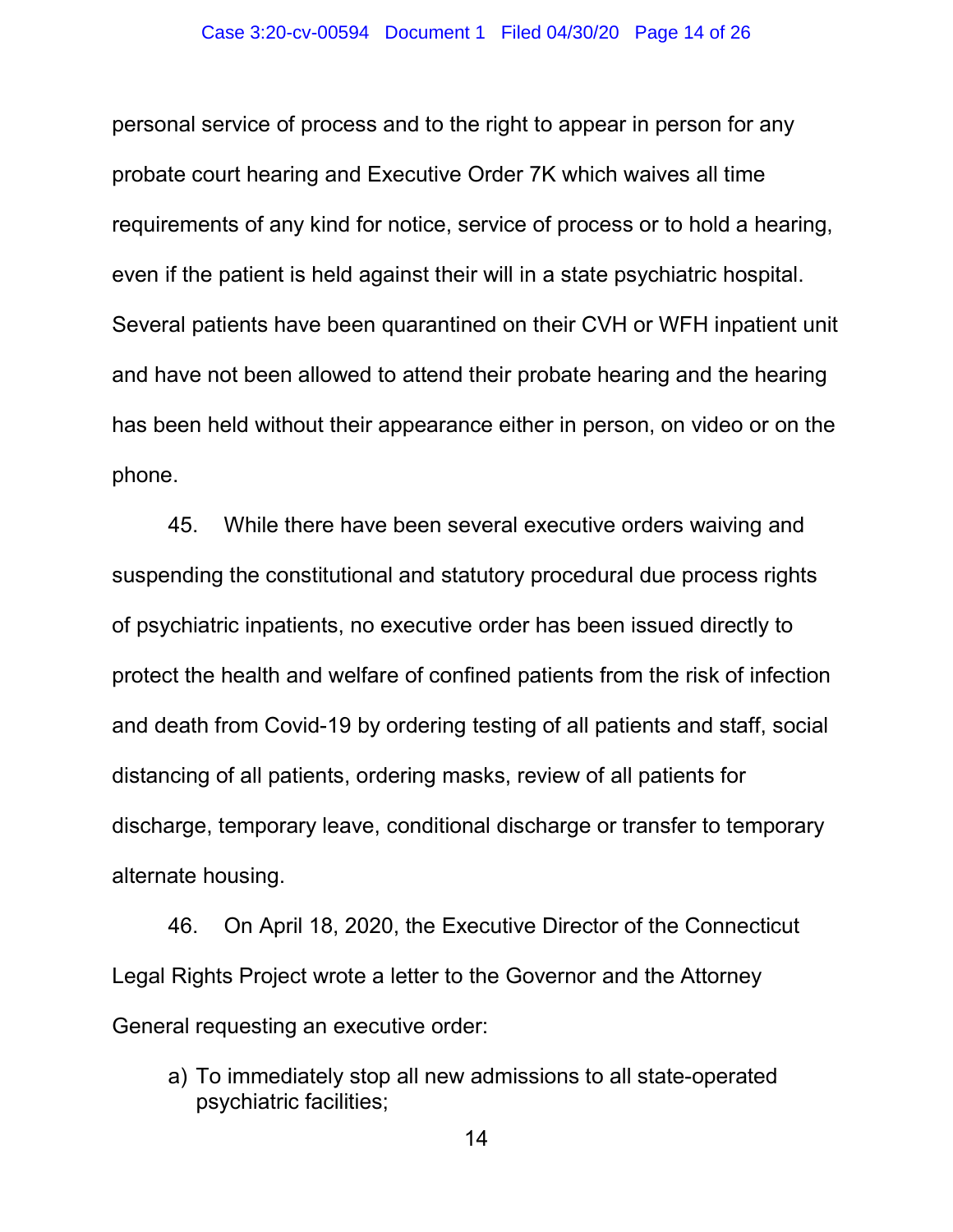- b) require that every facility review the present mental status of each patient;
- c) require that each facility make every effort to discharge every patient who does not absolutely need inpatient hospital level of care; and
- d) require that each facility make every effort to discharge every patient for whom the risks of inpatient psychiatric care in the face of the Covid-19 pandemic outweigh the benefits of that level of care when such discharge does not pose an unreasonable risk to the public.

47. On April 18, 2020, CLRP requested that the Governor act

immediately due to the imminent and substantial risk that patients and staff

would become gravely ill and many may die.

48. On April 29, 2020, CLRP was informed by staff at CVH that

administrators at CVH were closing an entire ward, Woodward 2 North,

because all but two patients were ill or symptomatic with Covid-19 and had

been transferred to Middlesex Hospital and on ventilators or transferred to

the CVH quarantine unit in Merritt Hall, M3D-E. On April 30, 2020, the first

patient from CVH died of Covid-19.

49. Defendants have failed to plan for an infection outbreak in the hospitals. Such failure resulted in or substantially contributed to Covid-19. infections and outbreaks in staff and patients.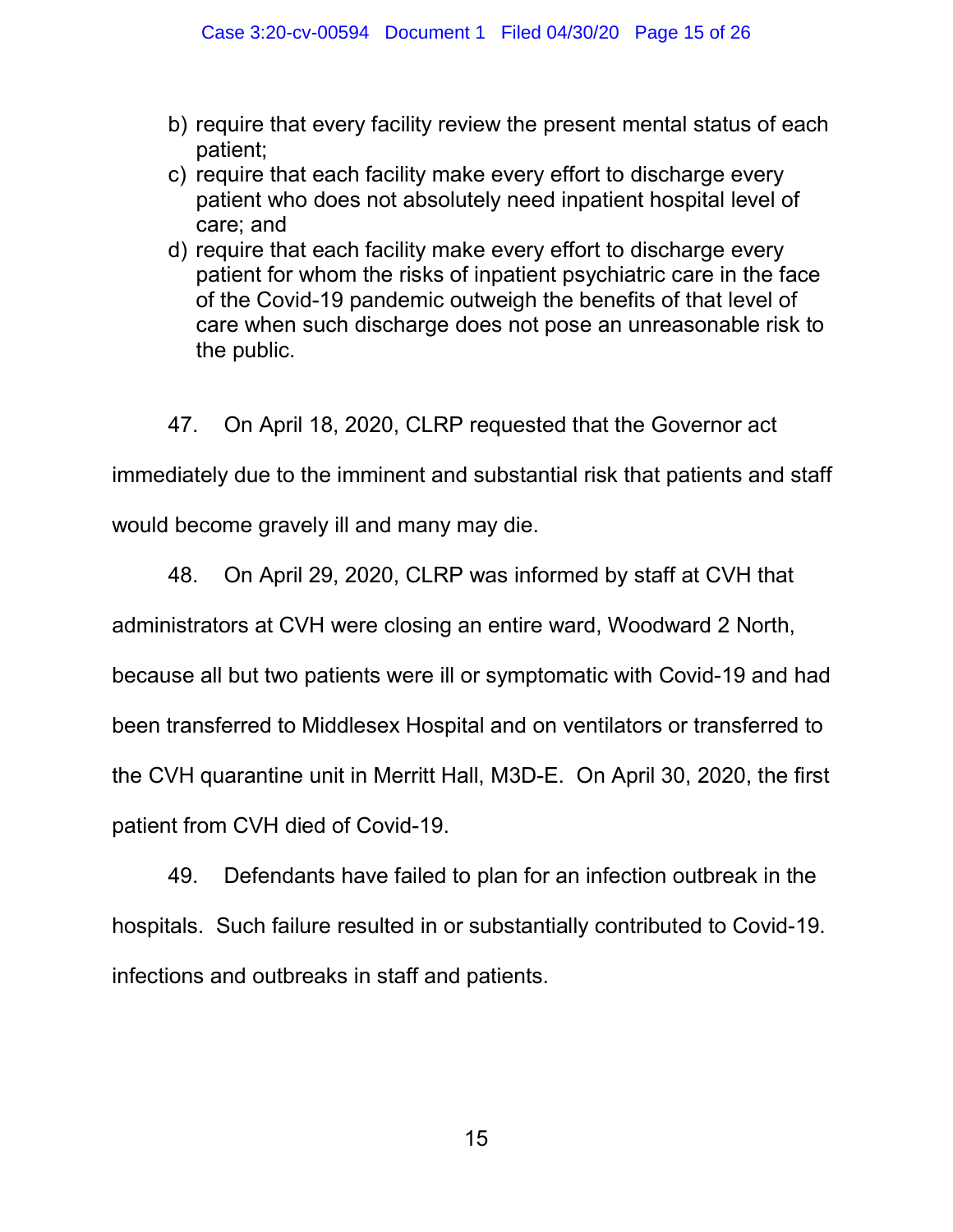#### Case 3:20-cv-00594 Document 1 Filed 04/30/20 Page 16 of 26

50. Defendants have failed to provide and ensure social distancing of patients. Such failure resulted in or substantially contributed to Covid-19 infections and outbreaks in staff and patients.

51. Defendants have failed adequately and timely to test staff and patients for Covid-19 in order to measure the outbreak in February, March and up through the present. Such failure resulted in or substantially contributed to Covid-19 infections and outbreaks in staff and patients.

52. Defendants have failed adequately and timely to provide masks and personal protective equipment to patients and staff. Such failure resulted in or substantially contributed to Covid-19 infections and outbreaks in staff and patients.

53. Defendants have failed adequately and timely to isolate and quarantine patients and staff. Such failure resulted in or substantially contributed to Covid-19 infections and outbreaks in staff and patients.

54. Defendants acts and omissions were deliberately indifferent or done with reckless disregard and have resulted in unsafe conditions of confinement.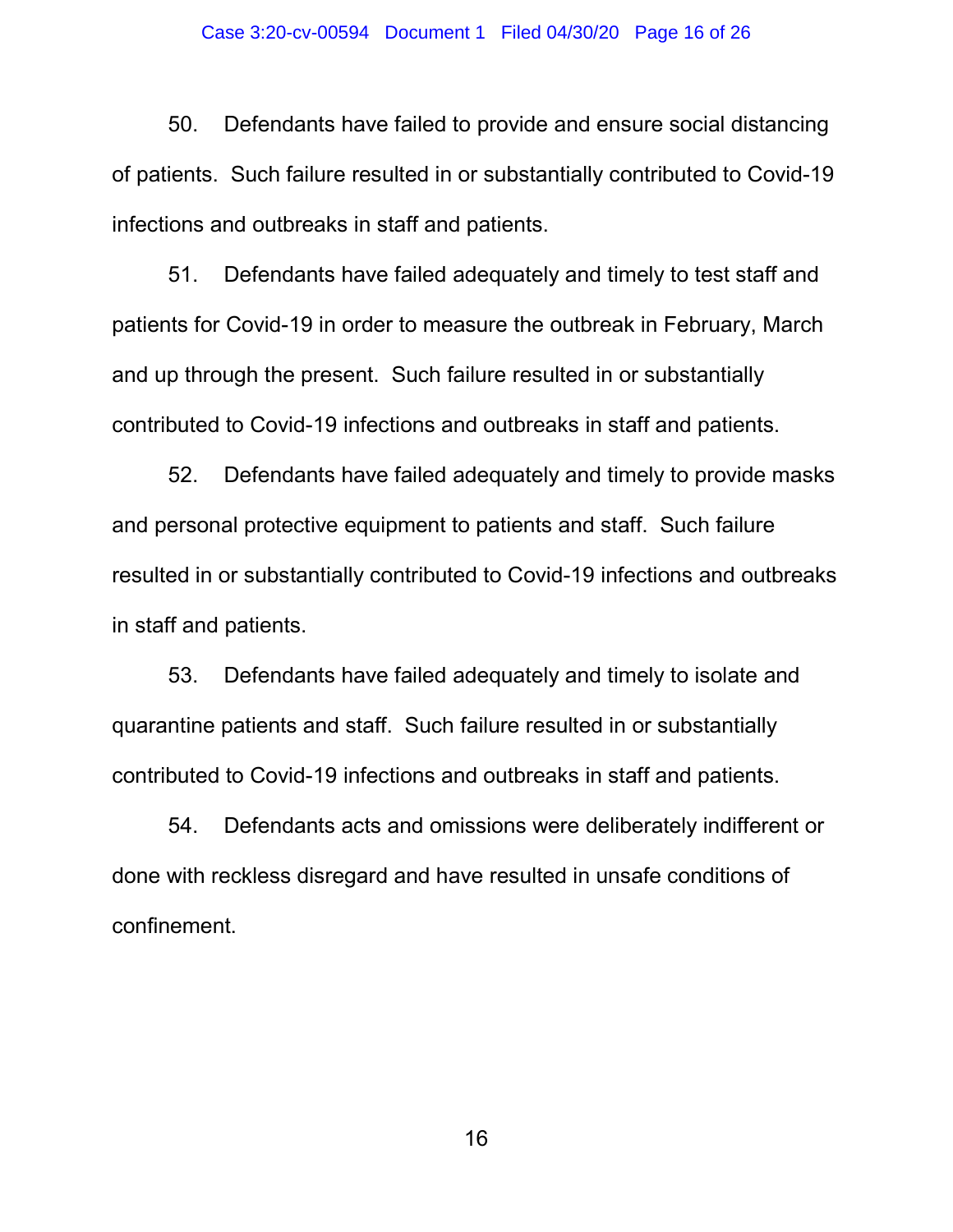## Class Action Factual Allegations

55. The named Plaintiffs bring this suit on their own behalf and on the behalf of all current CVH and WFH patients and all patients who will be admitted in the future during the Covid-19 pandemic.

56. This class is so numerous that joinder of all members is impractical. CVH and WFH currently have a census of approximately 438 patients, all of whom are similarly situated and in danger of infection, illness and death from Covid-19. Because patients are discharged and continue to be committed to both facilities the class includes all those future patients who are admitted but whose identities are not known at this time.

57. There are questions of law and fact common to all class members, including but not limited to Defendants' deprivation of the class members' substantive due process rights, the Defendants' failure to provide constitutionally safe and humane conditions of confinement, Defendants' failure to ensure that Plaintiffs are treated in the most integrated setting, and Defendants' violation of the Plaintiffs' rights under the Connecticut Patients' Bill of Rights to adequate treatment and protection of their constitutional rights.

58. The named Plaintiffs will fairly and adequately represent the interests of the class. The Plaintiffs, as patients at WFH and CVH, possess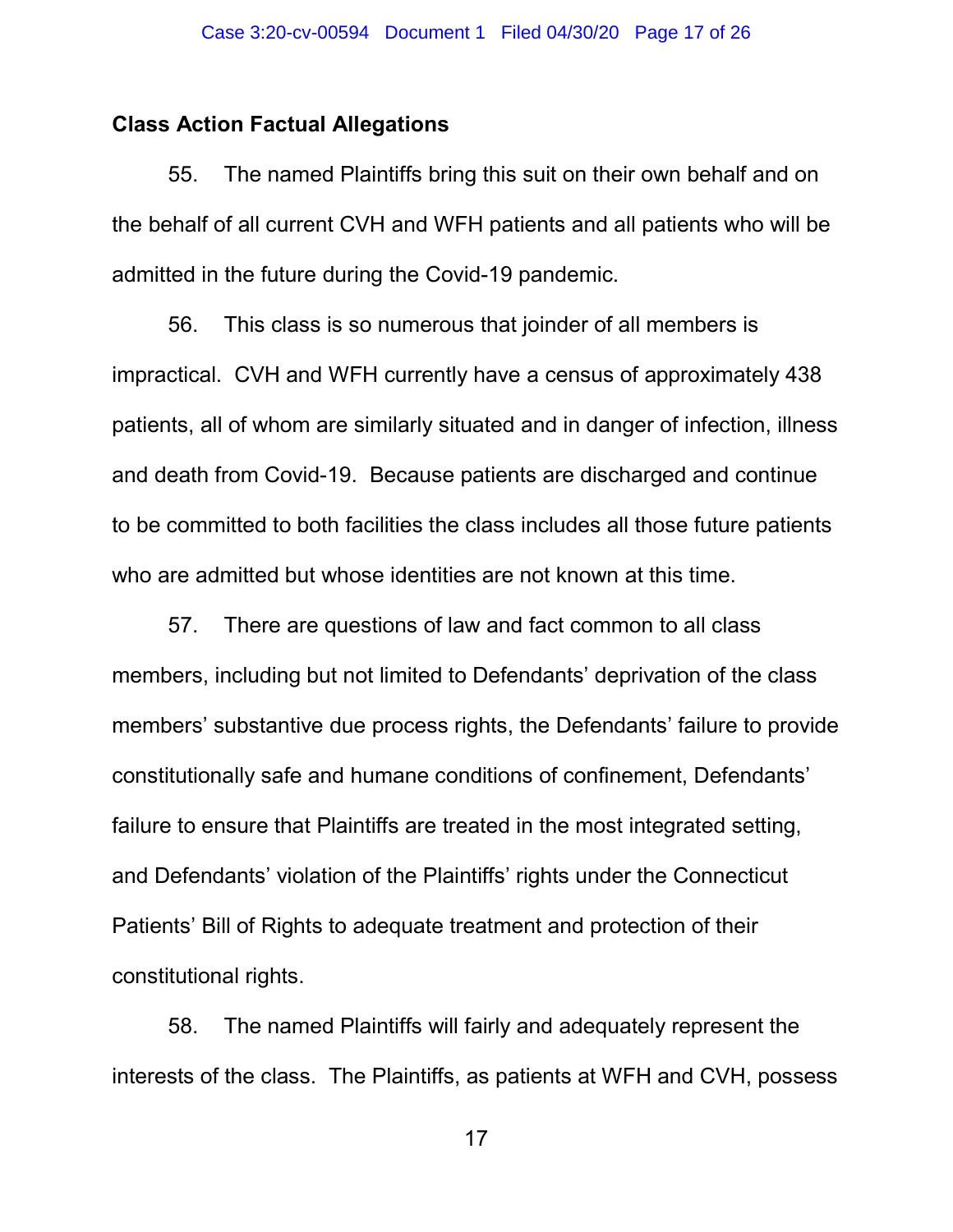#### Case 3:20-cv-00594 Document 1 Filed 04/30/20 Page 18 of 26

strong personal interest in the subject matter of the lawsuit and are represented by counsel with experience in class action litigation. Counsel have the legal knowledge and resources to fairly and adequately represent the interests of all class members in this action.

59. Defendants have acted or refused to act on grounds generally applicable to the class in that Defendants' policies and practices of violating the Plaintiffs' constitutional and statutory rights have affected all class members. Accordingly, final injunctive and declaratory relief is appropriate to the class as a whole.

## Necessity for Emergency Injunctive Relief

60. The Defendants have acted, failed to act, and continue to act and fail to act, in violation of the law including their duty to provide safe conditions of confinement. The named Plaintiffs and the class they seek to represent do not have an adequate remedy at law. As a result of the policies, practices, acts, and omissions of the Defendants, the named Plaintiffs and the class they seek to represent, have suffered, are suffering, and will continue to suffer, serious, imminent, irreparable physical, mental, and emotional injuries as a result of the outbreak of Covid-19 in both hospitals. Such serious injuries are continuing, likely irreversible, and in some cases, fatal.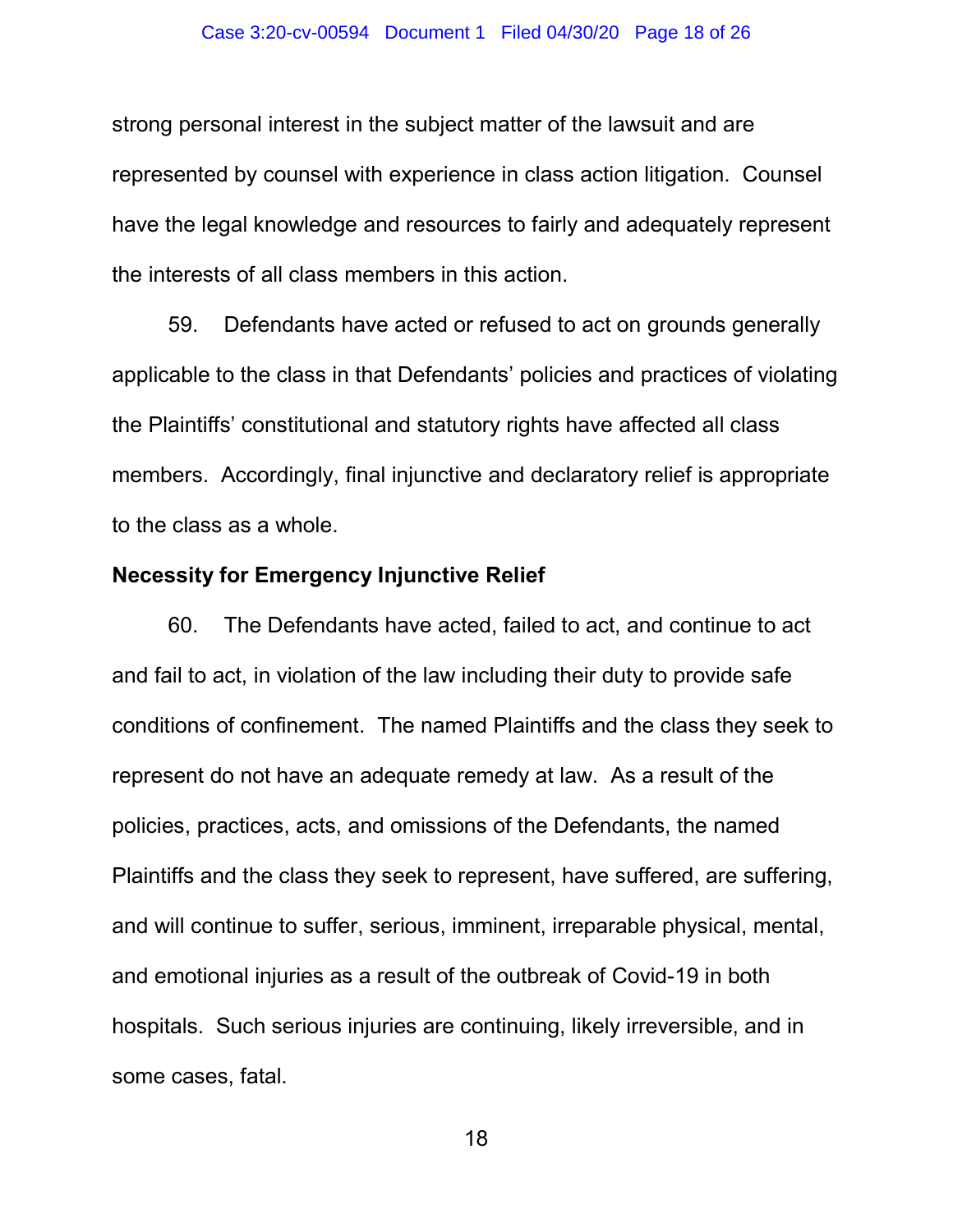Count 1: Violation of Patients' Fourteenth Amendment Right to Safe Conditions of Confinement. Official capacity claims only against the Governor, Commissioner and CEO's of WFH and CVH.

61. Plaintiffs incorporate by reference paragraphs 1 – 60 into this count.

62. The Due Process Clause of the Fourteenth Amendment provides that "no State shall deprive any person of life, liberty, or property without due process of law."

63. The substantive component of the of the Fourteenth Amendment's Due Process Clause requires the State to provide involuntarily committed patients with mental health conditions with such services as are necessary to ensure their reasonable safety from themselves and others. Youngberg v. Romeo, 457 U.S. 307, 314-325 (1982).

64. The Due Process Clause of the Fourteenth Amendment obligates the State to provide patients in its psychiatric hospitals with adequate food, shelter, clothing, medical care and safe conditions of confinement. Youngberg v. Romeo, 457 U.S. 307, 315-316 (1982).

65. The affirmative duty to protect the Plaintiffs and the Plaintiff Class arises not from the State's knowledge of the individual's predicament or from its expressions of intent to help them, but from the limitation which it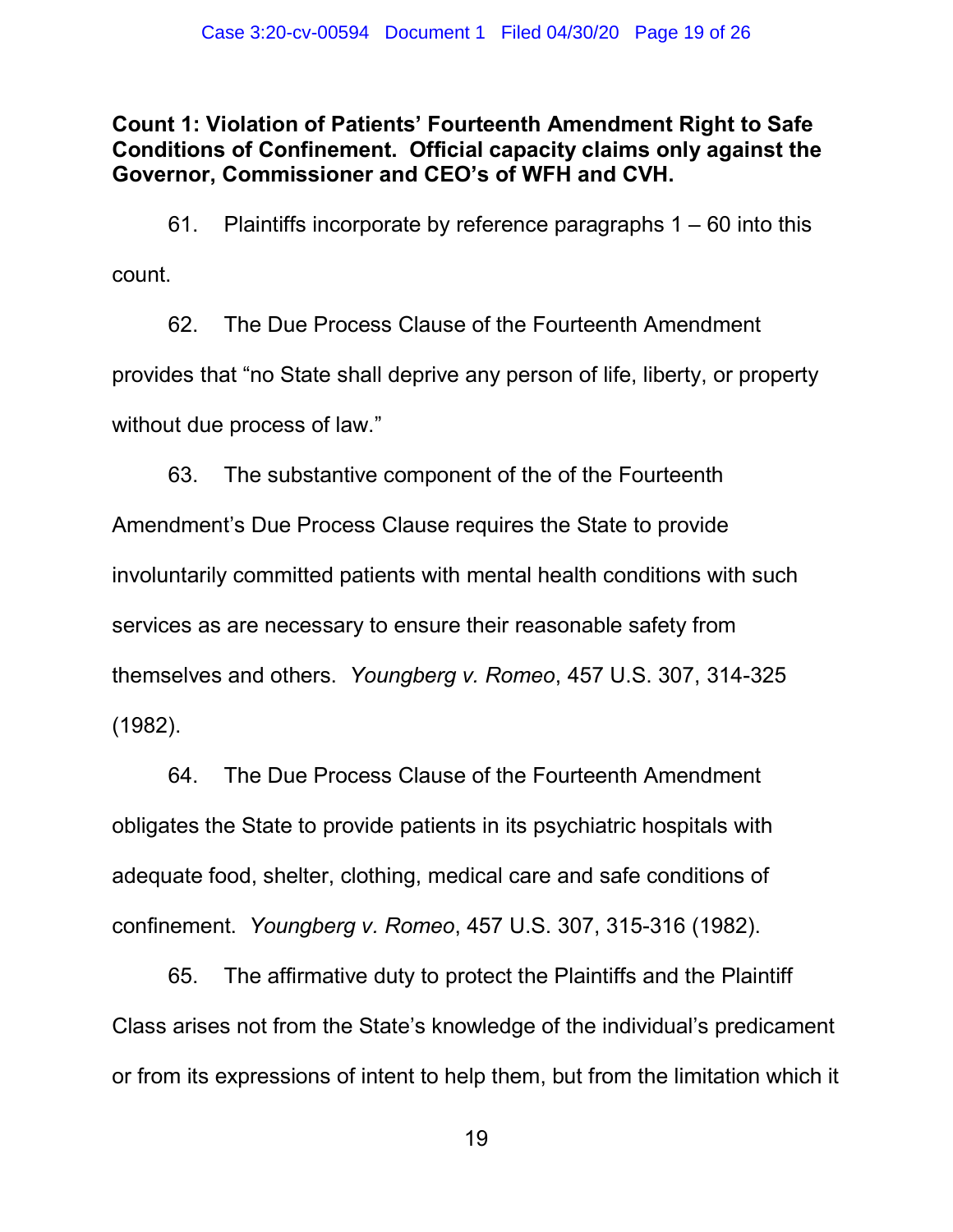has imposed on his and her freedom to act on her or his own behalf. DeShaney v. Winnebago County Dept. of Social Services, 489 U.S. 189, 200 (1989).

66. Defendants' acts and omissions were under color of state law.

67. Defendants' acts and omissions were done with deliberate indifference and reckless disregard for the patients' right to safe conditions of confinement.

68. Defendants' acts and omissions caused or substantially contributed to unsafe conditions of confinement for patients at WFH and CVH and resulted in numerous infections with Covid-19, physical and mental suffering of patients already dealing with mental health conditions, and risk of death from infection with the Coronavirus.

69. Defendants' policies, practices, acts and omissions have placed and will continue to place the named Plaintiffs and the members of the class they seek to represent at an unreasonable risk of harm.

70. Plaintiffs are entitled to immediate injunctive relief and/or a writ of habeas corpus to relieve them from unconstitutionally unsafe conditions of confinement at CVH and WFH.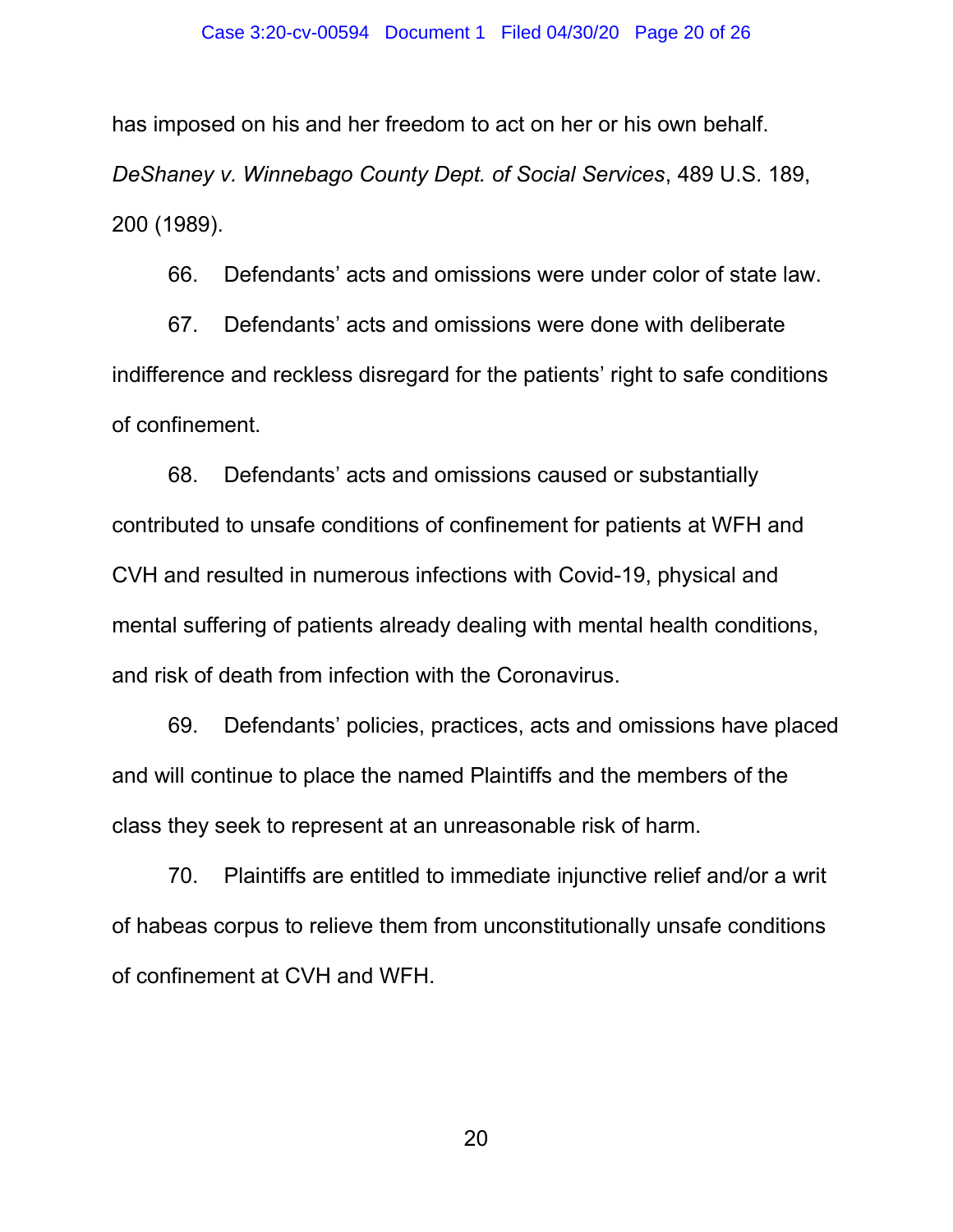### Count 2 – Title II of the Americans with Disabilities Act

71. Plaintiffs incorporate by reference paragraphs 1 – 60 into this count.

72. The named Plaintiffs and the Plaintiff Class are qualified individuals with disabilities within the meaning of the Americans with Disabilities Act. The Plaintiffs and the Plaintiff Class have one or more physical or mental impairments that substantially limit one or more major life activities including caring for oneself, concentrating and thinking.

73. Plaintiffs and the Plaintiff Class have all been determined by the defendants to need inpatient psychiatric hospital level of care, which includes psychiatric treatment, nursing care and 24/7 supervision.

74. The State of Connecticut and its Department of Mental Health and Addiction Services is a public entity as defined in Title II of the ADA.

75. Defendants do not have sovereign immunity for claims pursuant to Title II of the ADA because of the long history of discrimination against people with disabilities by the State and for the failure to ensure safe conditions of confinement as required by the Due Process Clause of the Fourteenth Amendment. Lane v. Tennessee, 541 U.S. 509 (2004).

76. Defendants State of Connecticut and DMHAS have discriminated against Plaintiffs and the Plaintiff Class by repeatedly failing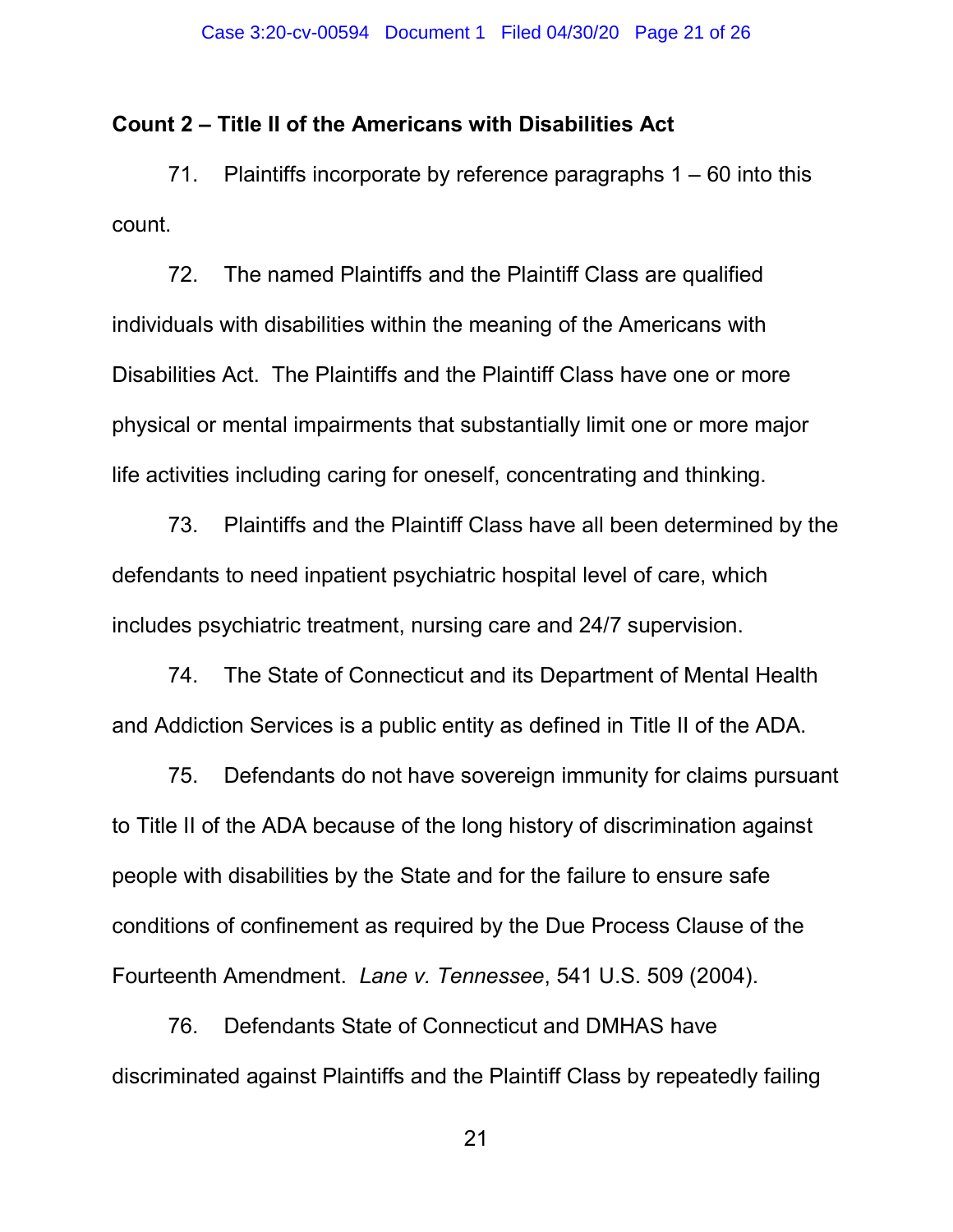to reasonably modify its system to reduce the segregation of Plaintiffs with disabilities from their communities of non-disabled peers during emergencies that threaten the physical and mental health and safety of the Plaintiffs and undermine the clinical justification for such confinement.

77. Defendant State of Connecticut's and DMHAS's discrimination includes the failure to take reasonable steps such as ceasing admissions, ceasing involuntary civil commitments, assessing all patients to balance the necessity of their commitment against the risk of infection, illness and death from Covid-19, planning for discharge, temporary leaves, conditional release and providing safe permanent or temporary housing accommodations to decompress the density on each inpatient psychiatric unit.

## Count 3 – Connecticut Patients' Bill of Rights

78. Plaintiffs incorporate by reference paragraphs 1 – 60 into this count.

79. Defendants WFH and CVH are facilities as defined in General Statutes § 17a-540(1).

80. Plaintiffs and Plaintiff Class are patients as defined in General Statutes § 17a-540(2).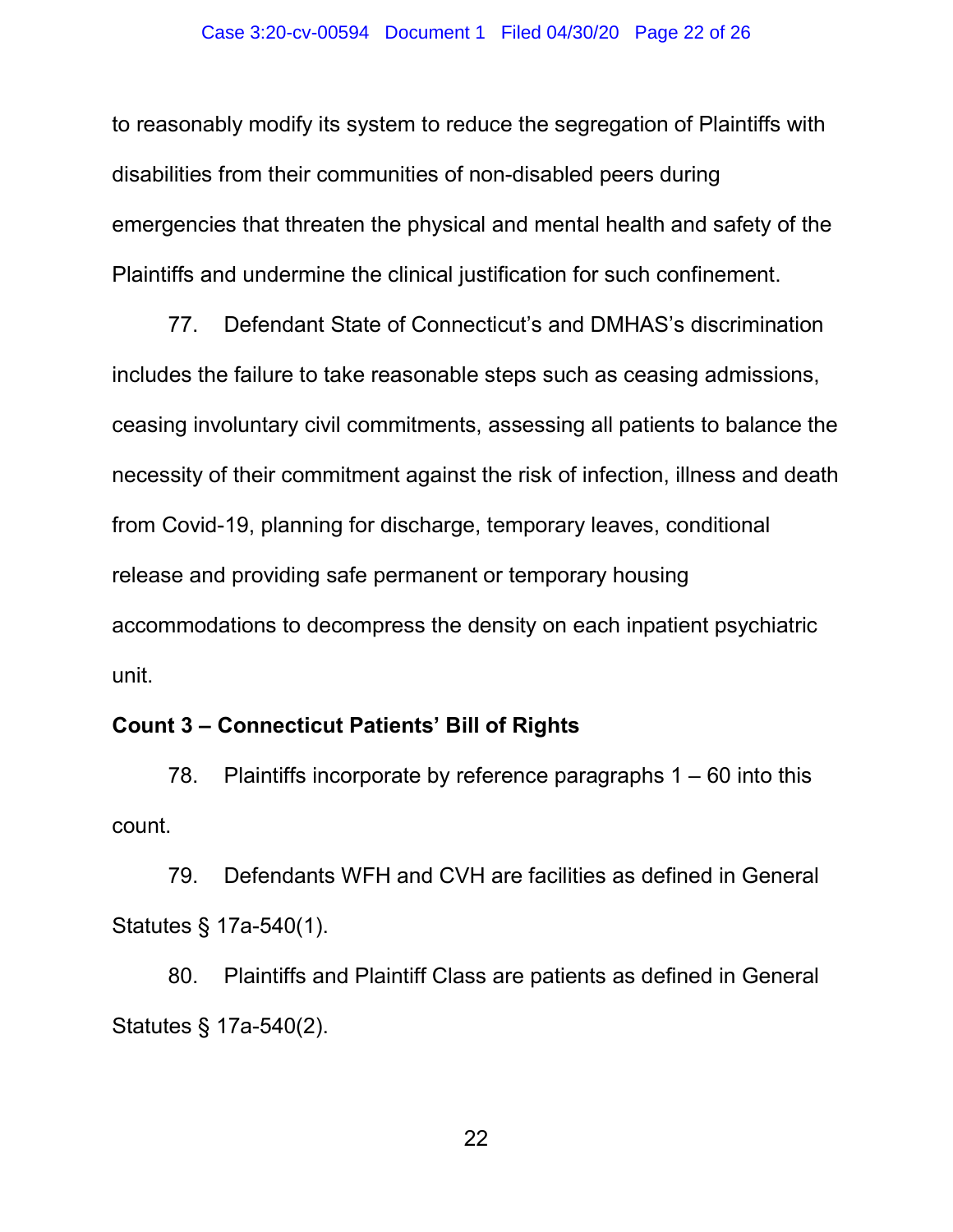81. Defendants failed to provide safe conditions of confinement in violation of General Statutes § 17a-541.

82. Defendants failed to provide humane and dignified treatment in violation of General Statutes § 17a-542.

83. Defendants failed to provide for an adequate discharge plan and discharge planning once they knew or should have known that Covid-19 was rampant in the facilities and posed an imminent risk of infection, illness and death to the patients in violation of General Statutes § 17a-542.

# Prayer for Relief

- 1. Take jurisdiction of this matter.
- 2. Certify this case as a class action pursuant to Fed. R. Civ. P.  $23(b)(2)$ .
- 3. Declare that the Defendants violated Plaintiffs' rights under the Due Process Clause of the Fourteenth Amendment.
- 4. Declare that Defendants violated Plaintiffs' rights under the Americans with Disabilities Act.
- 5. Declare that Defendants violated Plaintiffs' rights under the Connecticut Patients' Bill of Rights.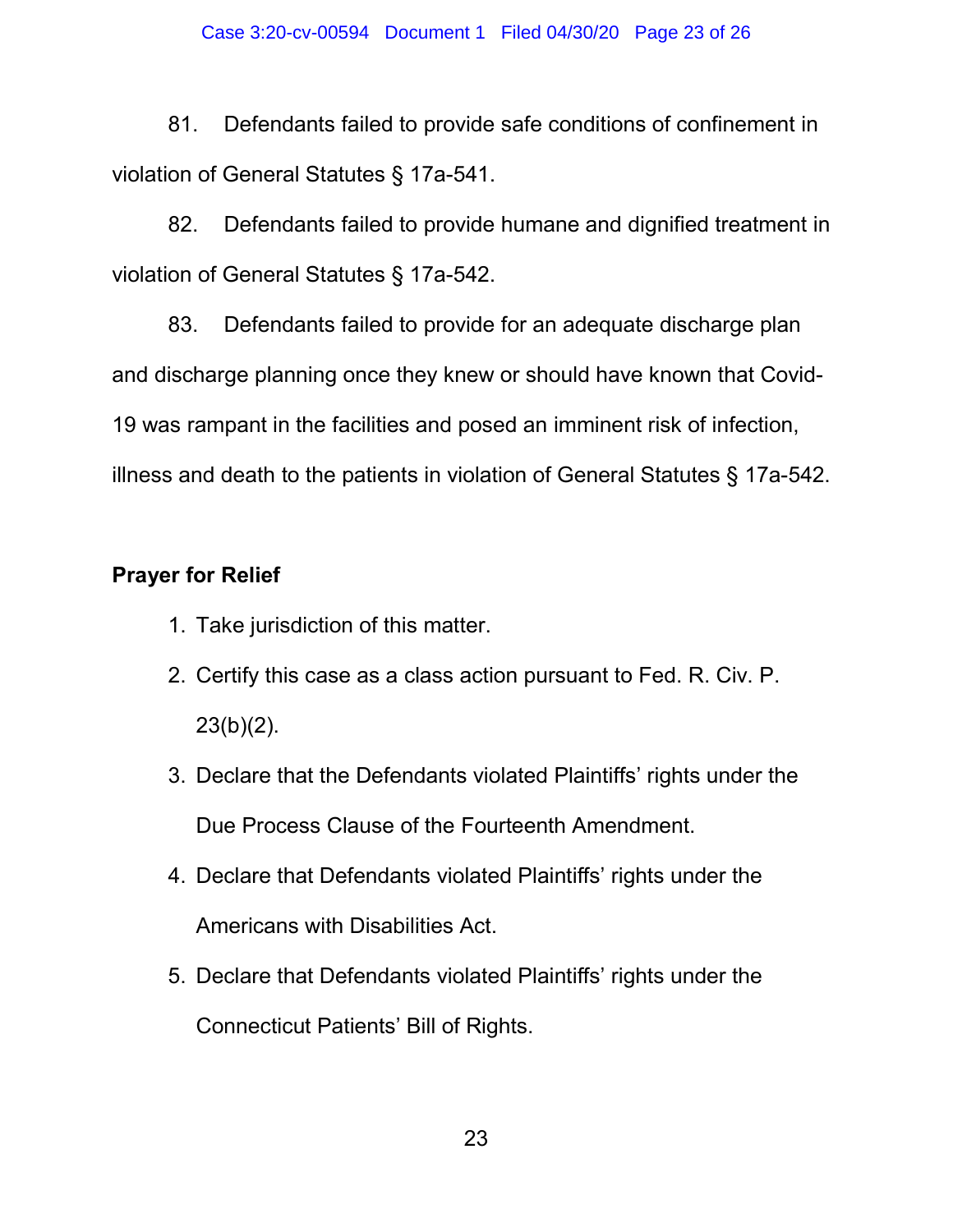- 6. Enter injunctive relief and/or a writ of habeas corpus requiring Defendants to:
	- a. Issue an Executive Order suspending all commitments for civil patients, competency restoration patients, DOC transfers and acquittees to the jurisdiction of the PSRB.
	- b. Issue a writ of habeas corpus ordering Defendants to assess every patient in WFH and CVH and release a sufficient number of patients to enable the remaining patients to practice safe social distancing and to enable the staff to maintain the hospital in constitutionally safe conditions of confinement.
	- c. Immediately take all actions within their power to discharge, grant temporary leaves, grant conditional discharge or order placement in the most integrated setting.
	- d. Order that all necessary residential and community supports and services and treatment be provided in the most integrated setting in the community.
	- e. Within 48 hours, conduct individual assessments of every patient in WFH and CVH with participation of the patient, their legal representative and a person of their choice to assess whether the person is within the CDC and/or DMHAS category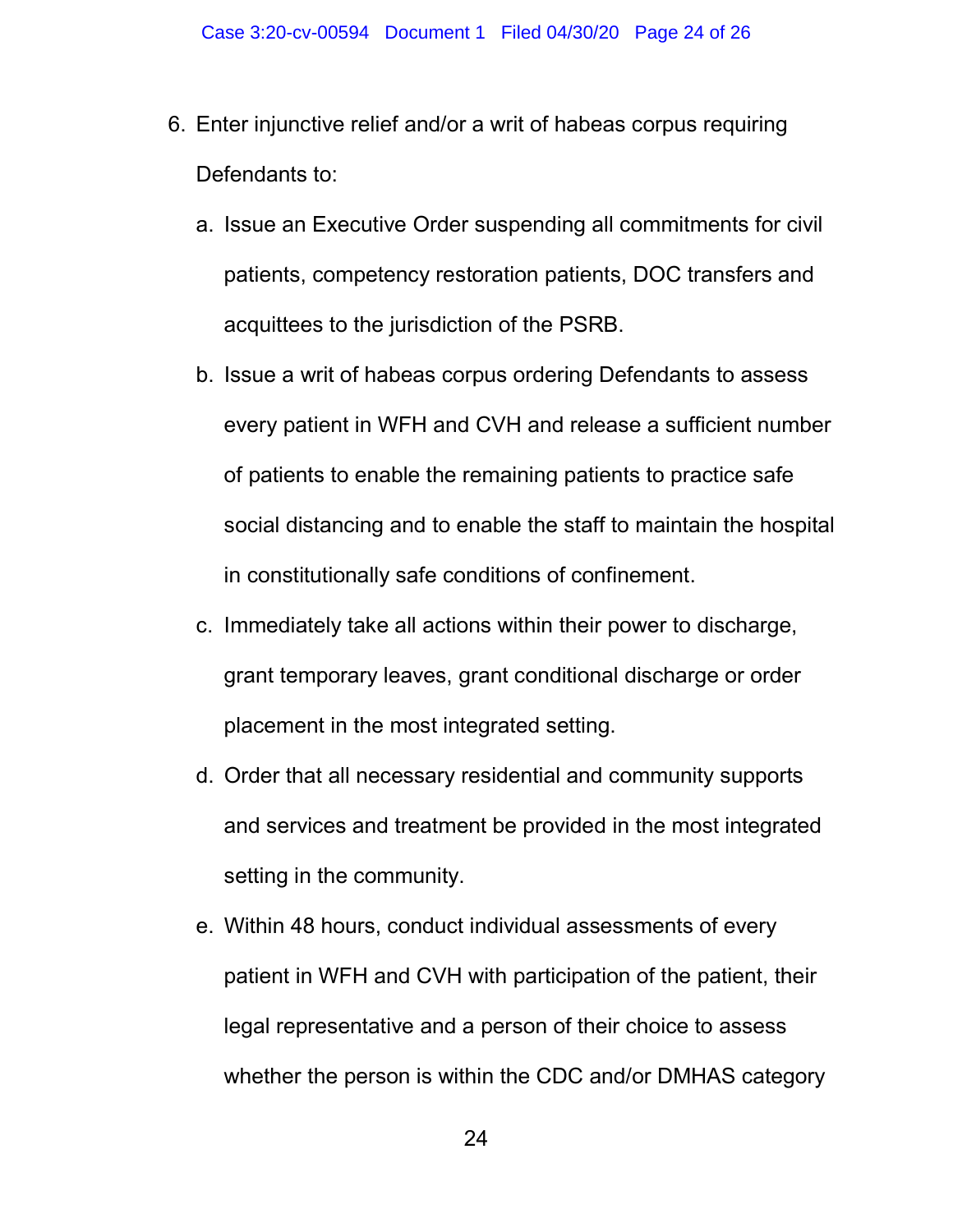of high risk to remain on an inpatient psychiatric unit and to get the informed consent of the patient to discharge them to the most integrated setting.

- f. Appoint an independent court monitor to enforce the Court's orders.
- g. Grant the Plaintiffs other relief as the Court deems just.
- h. For the remaining patients, order that every patient and all staff be tested and regularly retested so that patients, staff and administrators no the nature and extent of the virus on each unit, building and hospital.
- i. For the remaining patients after decompression of the units, order patients be protected with adequate social distancing, including each patient have their own room.
- j. Order that bathrooms, rooms, phones and units be cleaned and disinfected at least once every shift.
- k. Order that staff have adequate personal protective equipment as required by the CDC guidelines for hospitals and order that patients be given masks and gloves upon request.